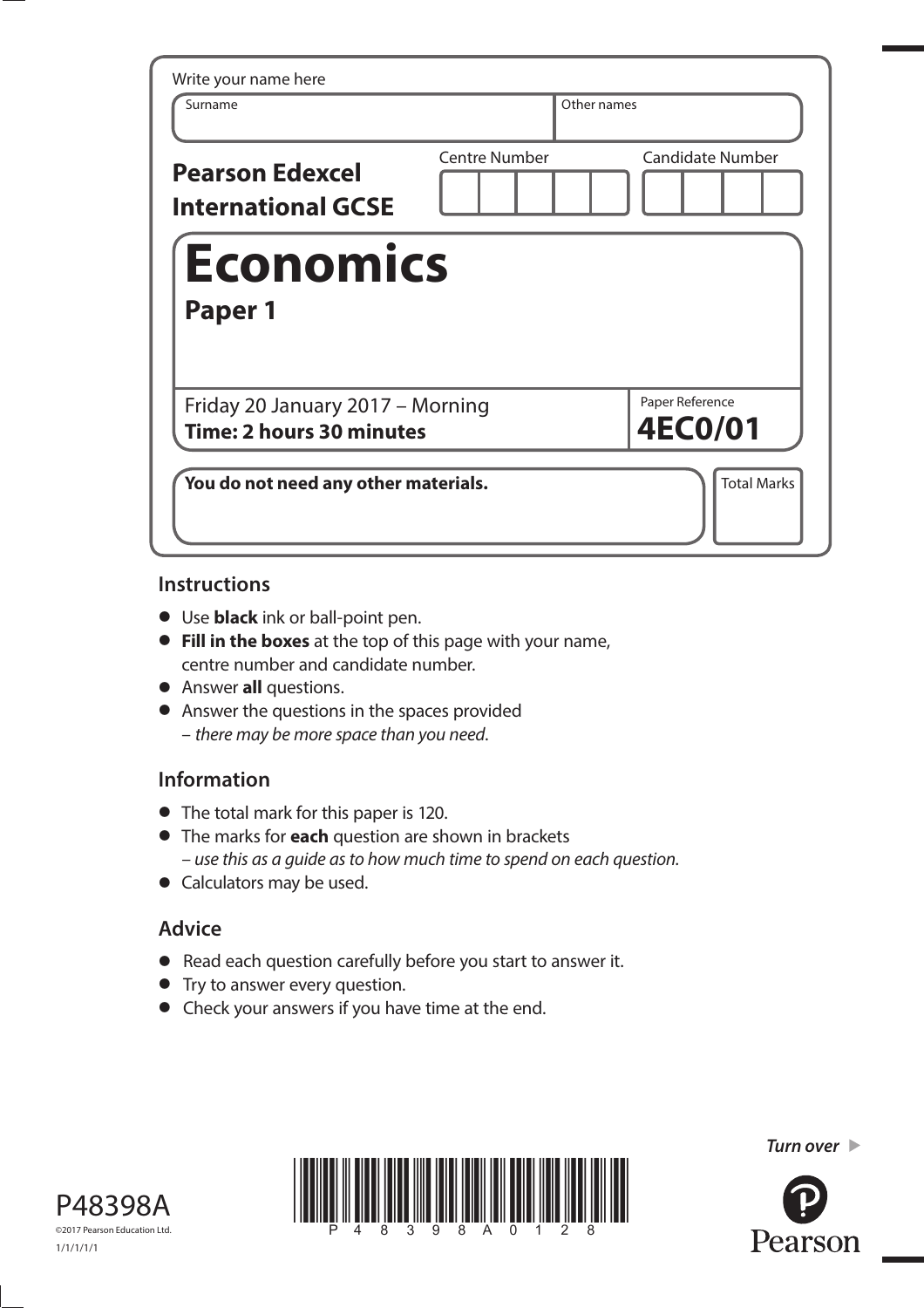

Some questions must be answered with a cross in the box  $\boxtimes$ . If you change your mind about an answer, put a line through the box  $\boxtimes$  and then mark your new answer with a cross  $\boxtimes$ .

(a) Figure 1a shows the age distribution of the population in China in the years 2000,  $\mathbf{1}$ 2015 and 2030 estimated (est).



### Age distribution of the population in China

(Source: http://www.nationmaster.com/country-info/profiles/ China/People/Age-distribution#2030)

### **Figure 1a**

The data in Figure 1a shows that China is experiencing an ageing population.

(i) With reference to Figure 1a, explain the term 'ageing population'.

 $(3)$ 

**DOMORATIVE IN THE MARKET** 

**DONOTOWRITEINITHS AREA** 

**DOMOTOWRITERING** 

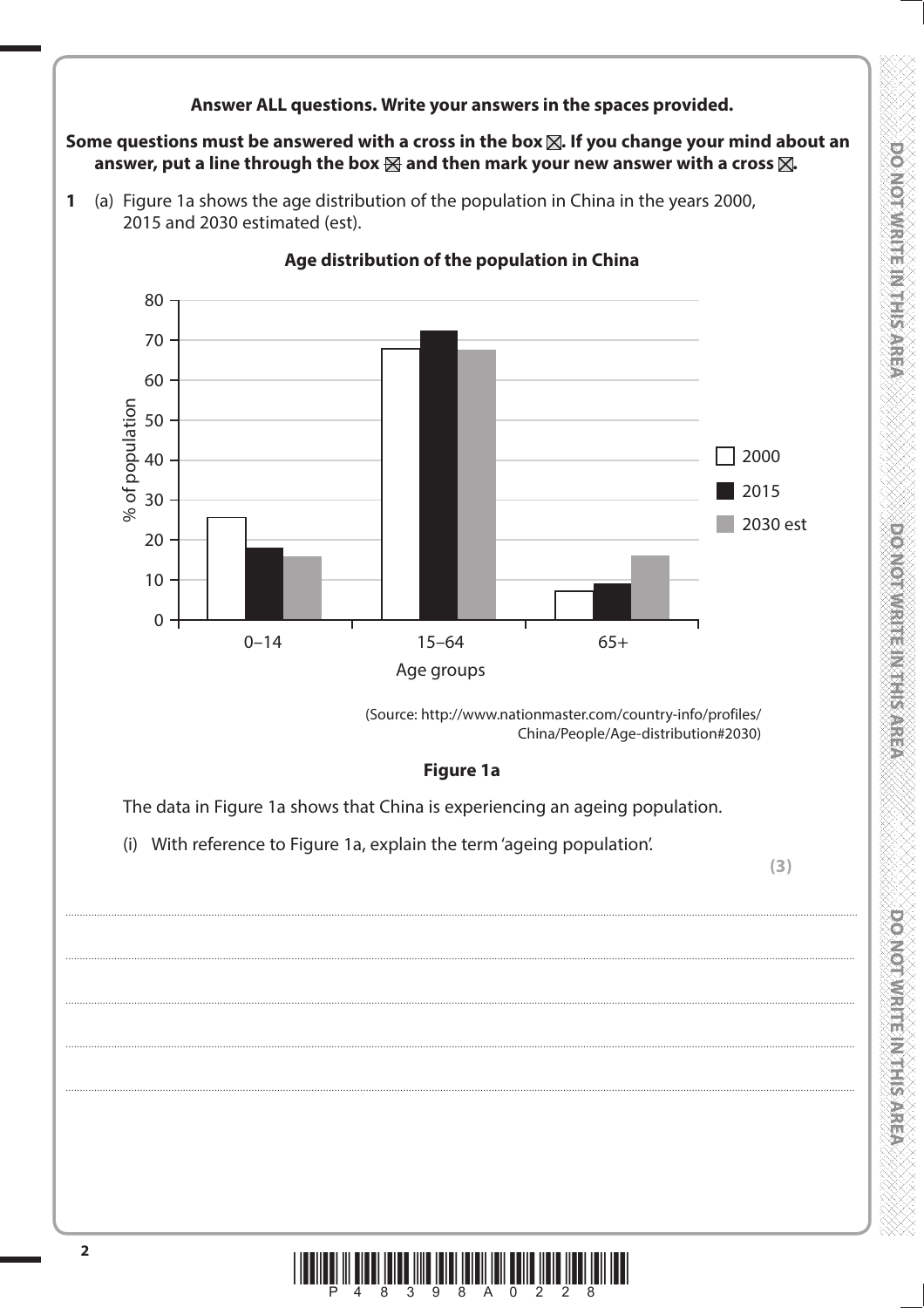In 1979 the Chinese government limited couples to only one child but in 2015 the government announced it would allow couples to have two children to overcome the problems of an ageing population.

(ii) Identify one problem faced by the government of a country that may result from an ageing population.

**DO NOTAWRITEINTHIS AREA** 

**DONOT WRITEINTHIS AREA** 

**DO NOT WRITEIN THIS AREA** 

(iii) Identify one policy, apart from allowing couples to have more children, that could overcome the problem you have identified in (a)(ii).

 $(1)$ 

 $(1)$ 



 $\overline{\mathbf{3}}$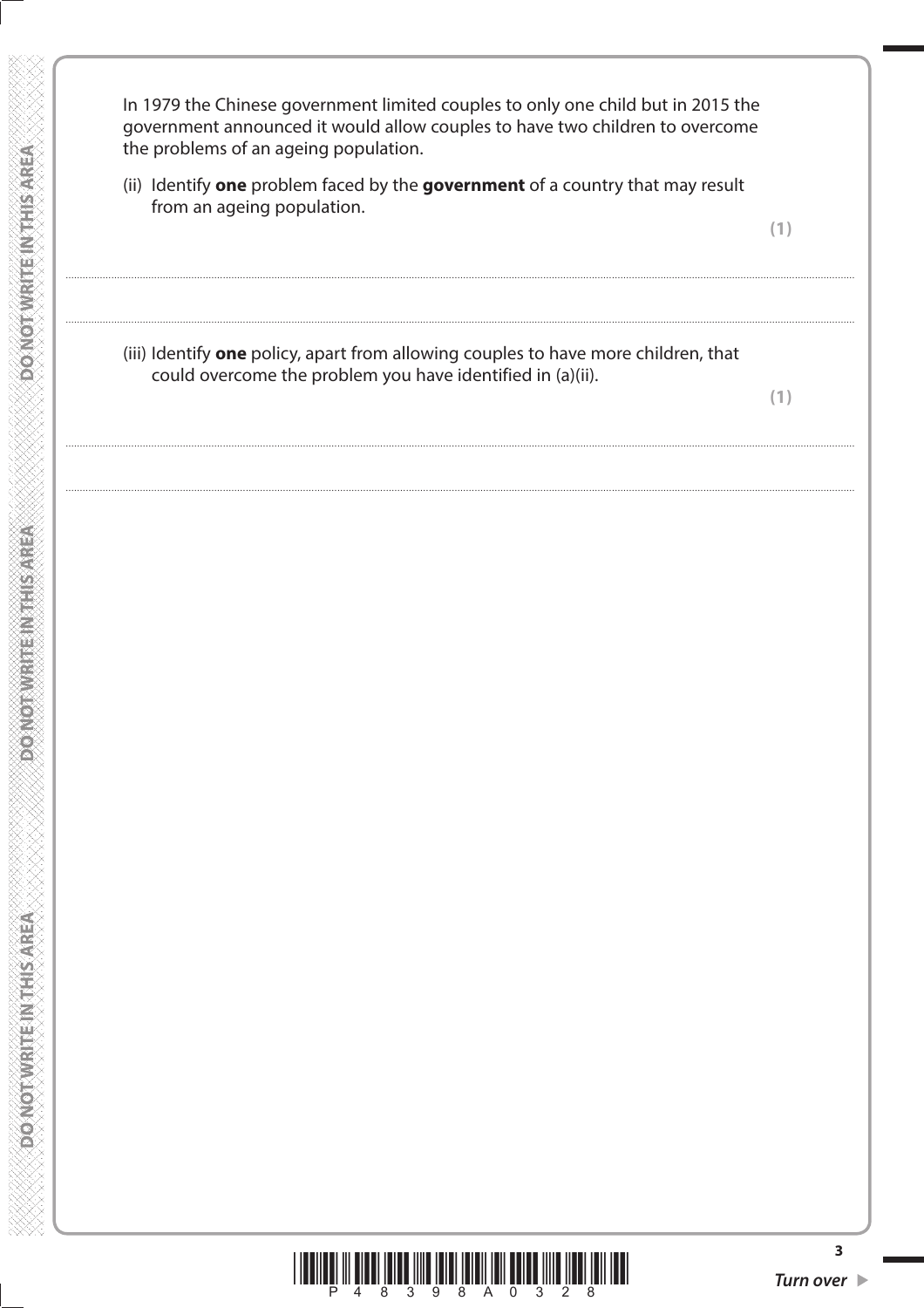| by the demand for labour rather than the supply of labour? | (6) |
|------------------------------------------------------------|-----|
|                                                            |     |
|                                                            |     |
|                                                            |     |
|                                                            |     |
|                                                            |     |
|                                                            |     |
|                                                            |     |
|                                                            |     |
|                                                            |     |
|                                                            |     |
|                                                            |     |
|                                                            |     |
|                                                            |     |
|                                                            |     |
|                                                            |     |
|                                                            |     |
|                                                            |     |
|                                                            |     |
|                                                            |     |
|                                                            |     |
|                                                            |     |
|                                                            |     |
|                                                            |     |
|                                                            |     |
|                                                            |     |
|                                                            |     |
|                                                            |     |
|                                                            |     |
|                                                            |     |
|                                                            |     |
|                                                            |     |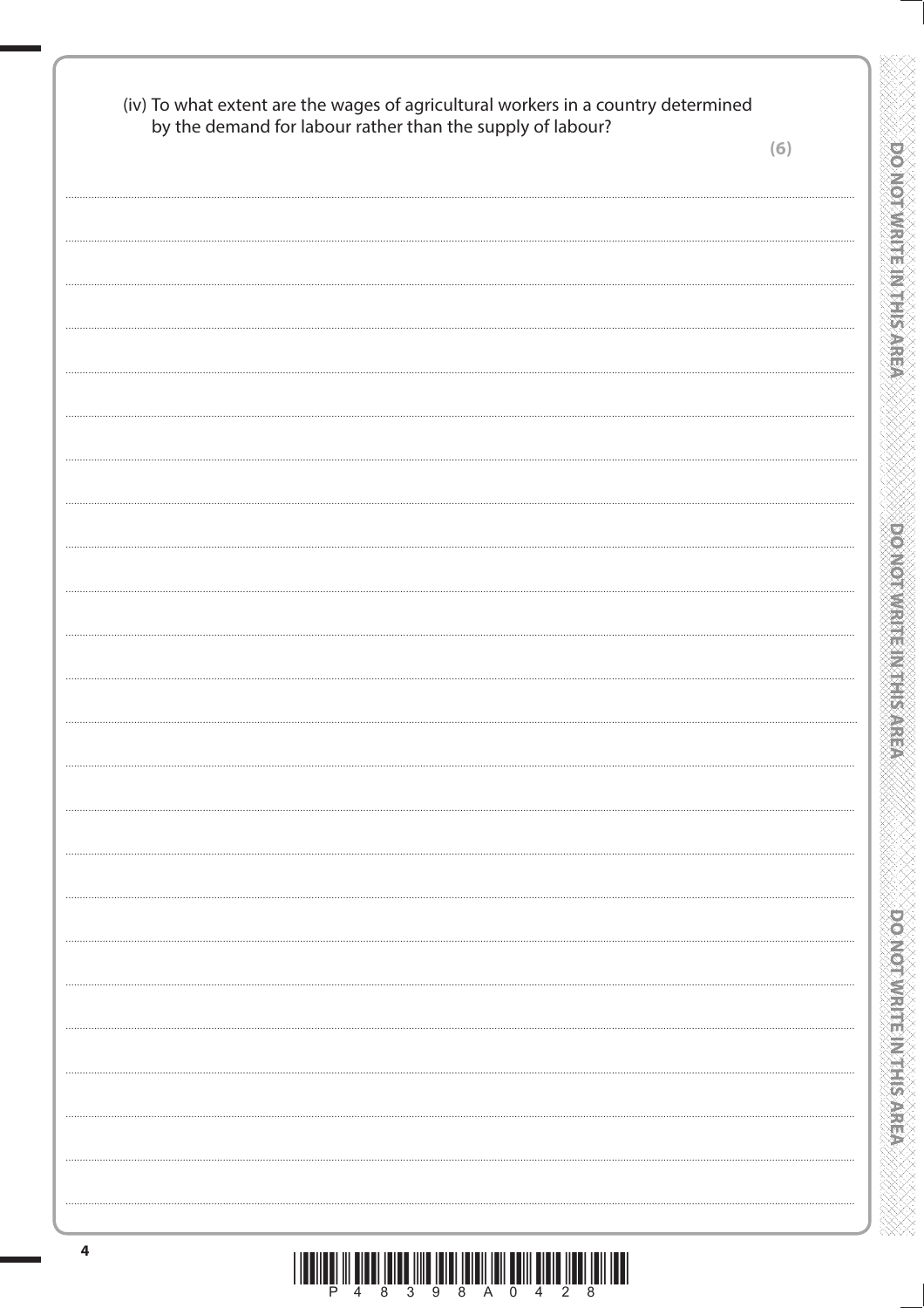(b) In recent years China has become the world's largest potato producer. Potatoes now compete with rice as a major part of the Chinese diet. (i) Which of the following describes the relationship between potatoes and rice?  $(1)$  $\times$ A They are complements  $\times$ They are substitutes B They are unrelated  $\boxtimes$  $\mathsf{C}$  $\boxtimes$ **D** They must be grown together (ii) If potatoes have a price elasticity of demand greater than 1, what happens to total revenue when the price of potatoes increases? Explain your answer.  $(3)$ (iii) Define price elasticity of supply.  $(2)$ 

**DO WOT WRITEIN THIS AREA** 

**DOMORWEIGHNERS** 

**DO NOTVIGHEINGHIS AREA** 



5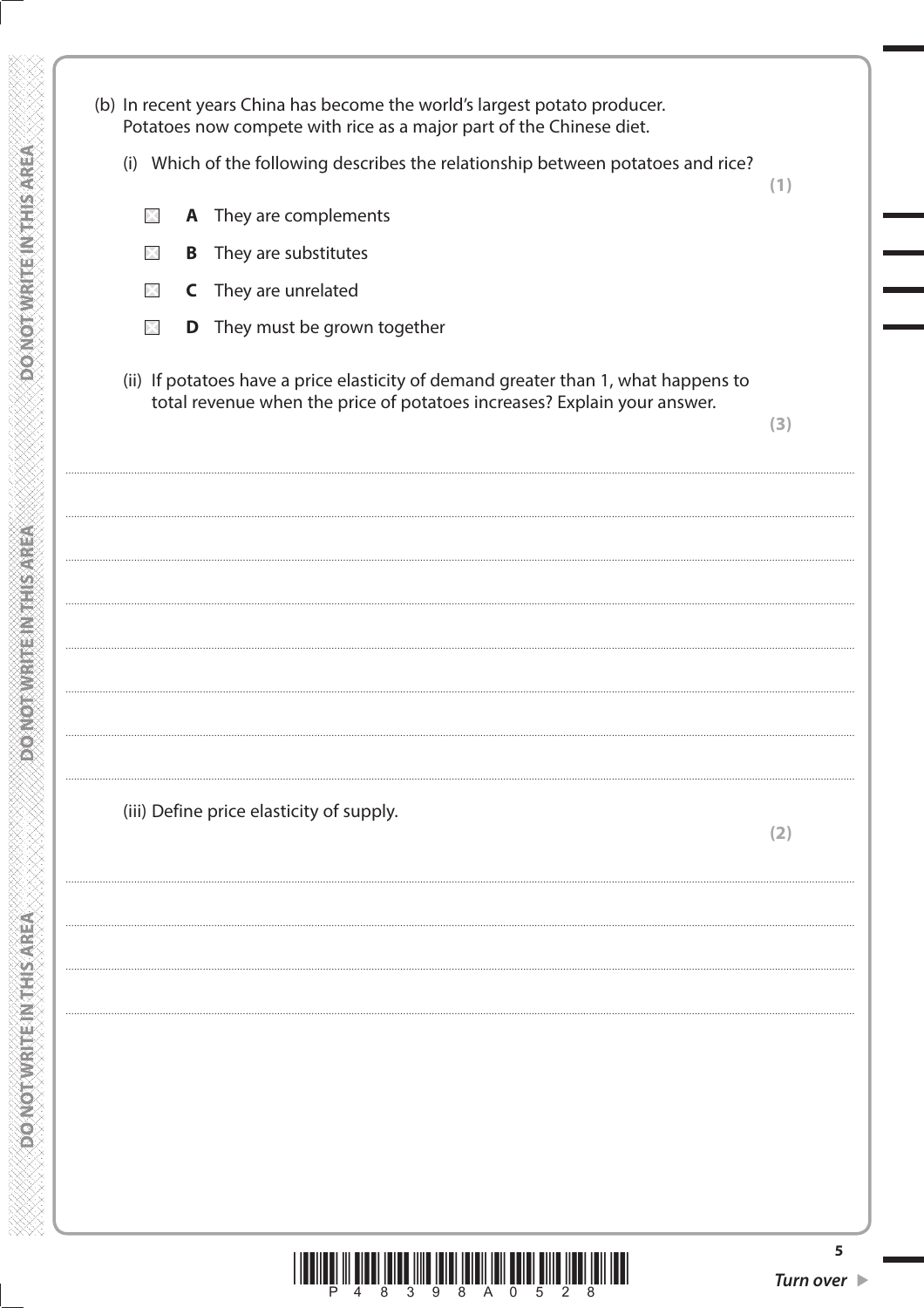Potatoes are used in the production of frozen french fries which are increasing in popularity in China as the number of fast food restaurants grows.

| Give reasons for your answer. |     |
|-------------------------------|-----|
|                               | (6) |
|                               |     |
|                               |     |
|                               |     |
|                               |     |
|                               |     |
|                               |     |
|                               |     |
|                               |     |
|                               |     |
|                               |     |
|                               |     |
|                               |     |
|                               |     |
|                               |     |
|                               |     |
|                               |     |
|                               |     |
|                               |     |
|                               |     |
|                               |     |
|                               |     |
|                               |     |
|                               |     |
|                               |     |
|                               |     |
|                               |     |
|                               |     |
|                               |     |
|                               |     |
|                               |     |
|                               |     |
|                               |     |
|                               |     |
|                               |     |
|                               |     |
|                               |     |
|                               |     |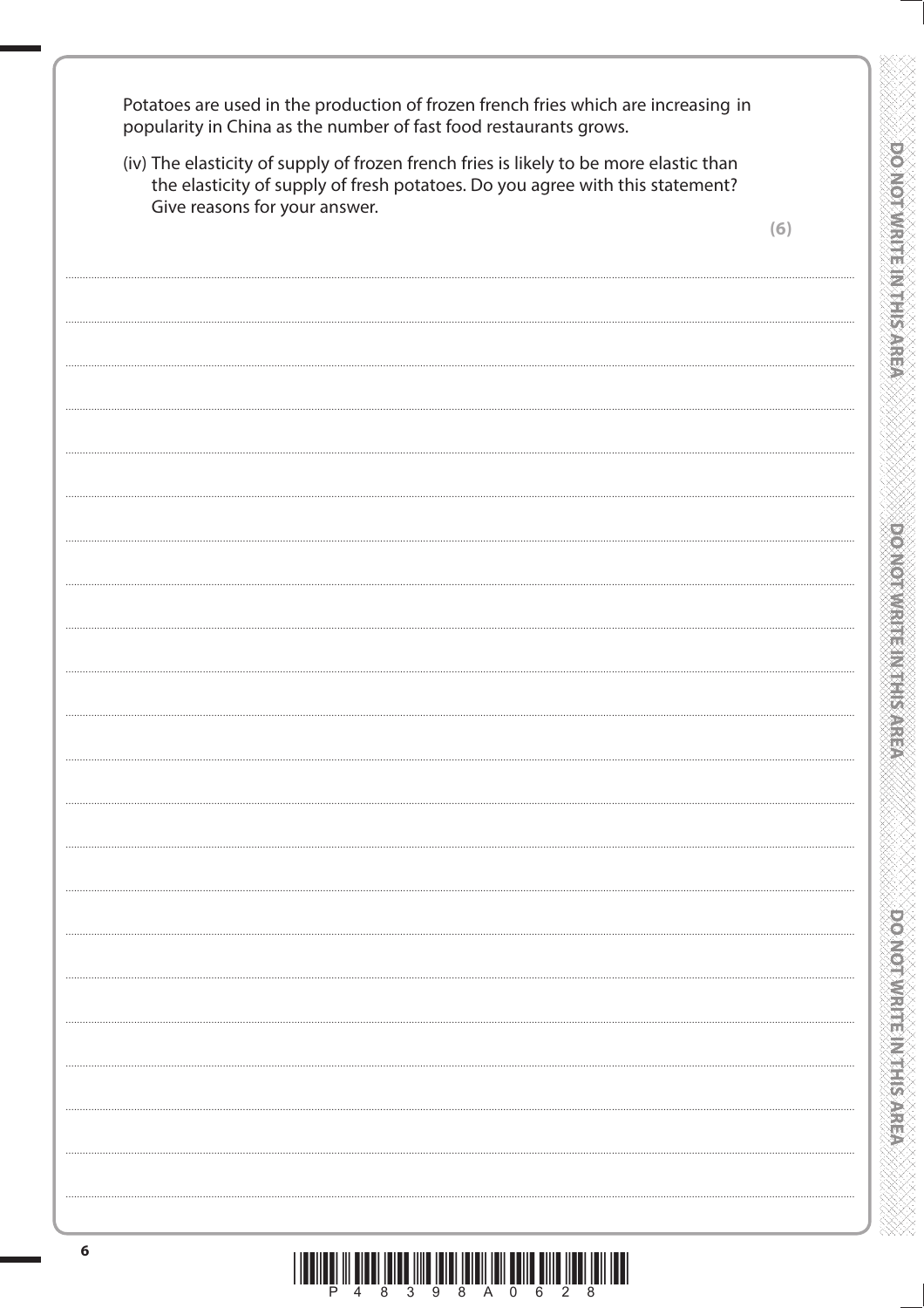### (c) Study Figure 1b below.

|               | <b>Income elasticity of demand</b> | <b>Type of good</b> |
|---------------|------------------------------------|---------------------|
| <b>Bread</b>  | $-0.50$                            |                     |
| Fuel for cars | $+0.75$                            |                     |
| Cakes         | $+1.80$                            |                     |

#### **Figure 1b**

 (i) Complete the final column of Figure 1b by inserting A, B or C to show the type of good described by the **income elasticity of demand**.

You may use the letters A, B and C more than once.

- A : Normal good that is a necessity
- B : Normal good that is a luxury

C : Inferior good

**(3)**



**7**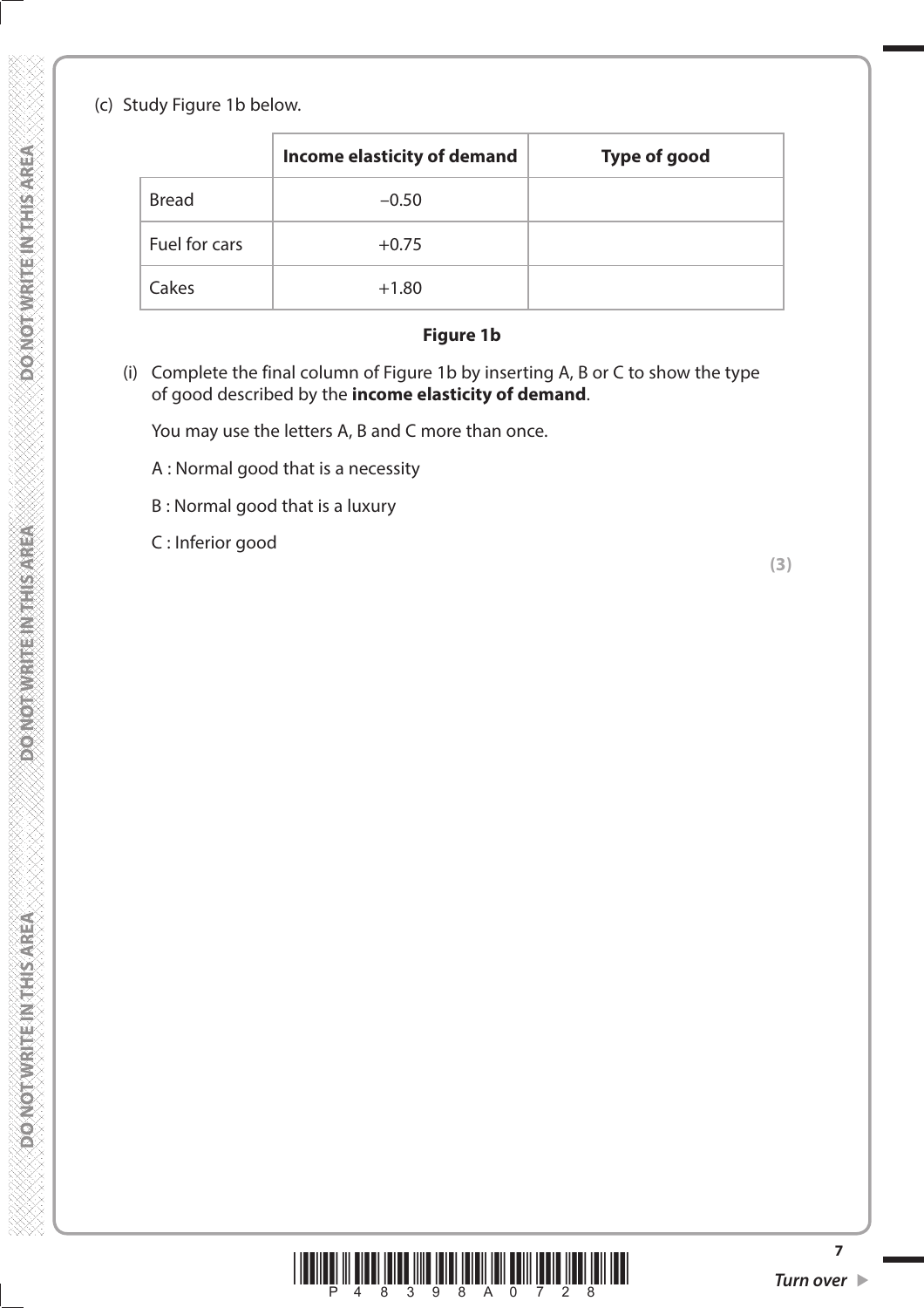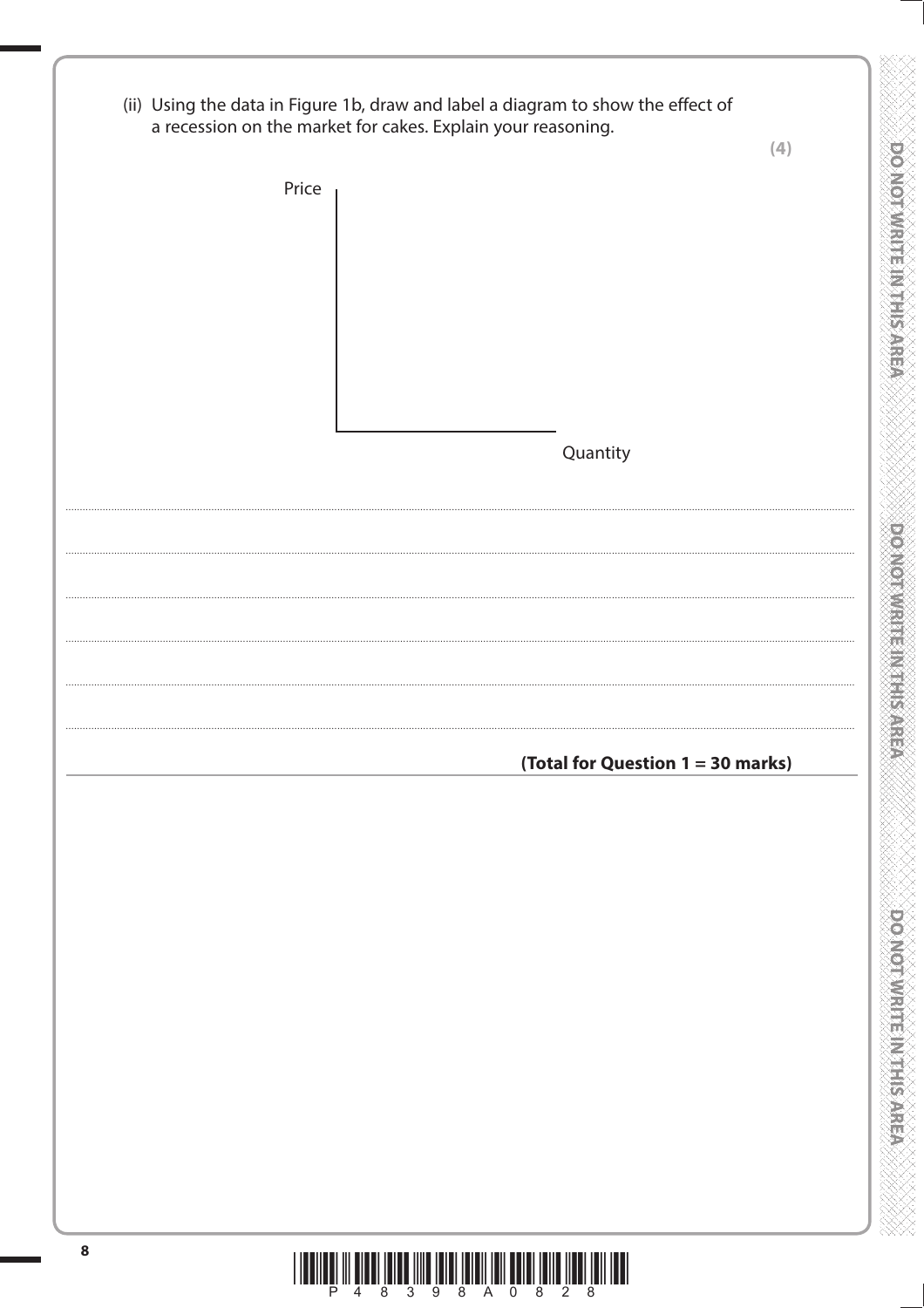- 2 (a) All economies have three sectors: primary, secondary and tertiary.
	- (i) Give an example of an occupation in the tertiary sector.

 $(1)$ 

Figure 2a shows the percentage contribution to Gross Domestic Product (GDP) of each sector of the Cambodian economy and the percentage of the workforce employed in each sector in 2014.



GDP and employment: Cambodia 2014

(Source: https://www.cia.gov/library/publications/the-world-factbook/geos/cb.html)

**Figure 2a** 

- (ii) In which sector is productivity lowest?
	- $\times$ A Primary

**SERVER WEEK WARD CONSOLO** 

**PONOTAL TENNESS OF** 

**DO NOT WRITEIN THIS AREA** 

- $\times$ Secondary B
- $\boxtimes$  $\mathsf C$ **Tertiary**

(iii) With reference to Figure 2a, explain your answer to (a)(ii).

 $(3)$ 

 $(1)$ 



 $\overline{9}$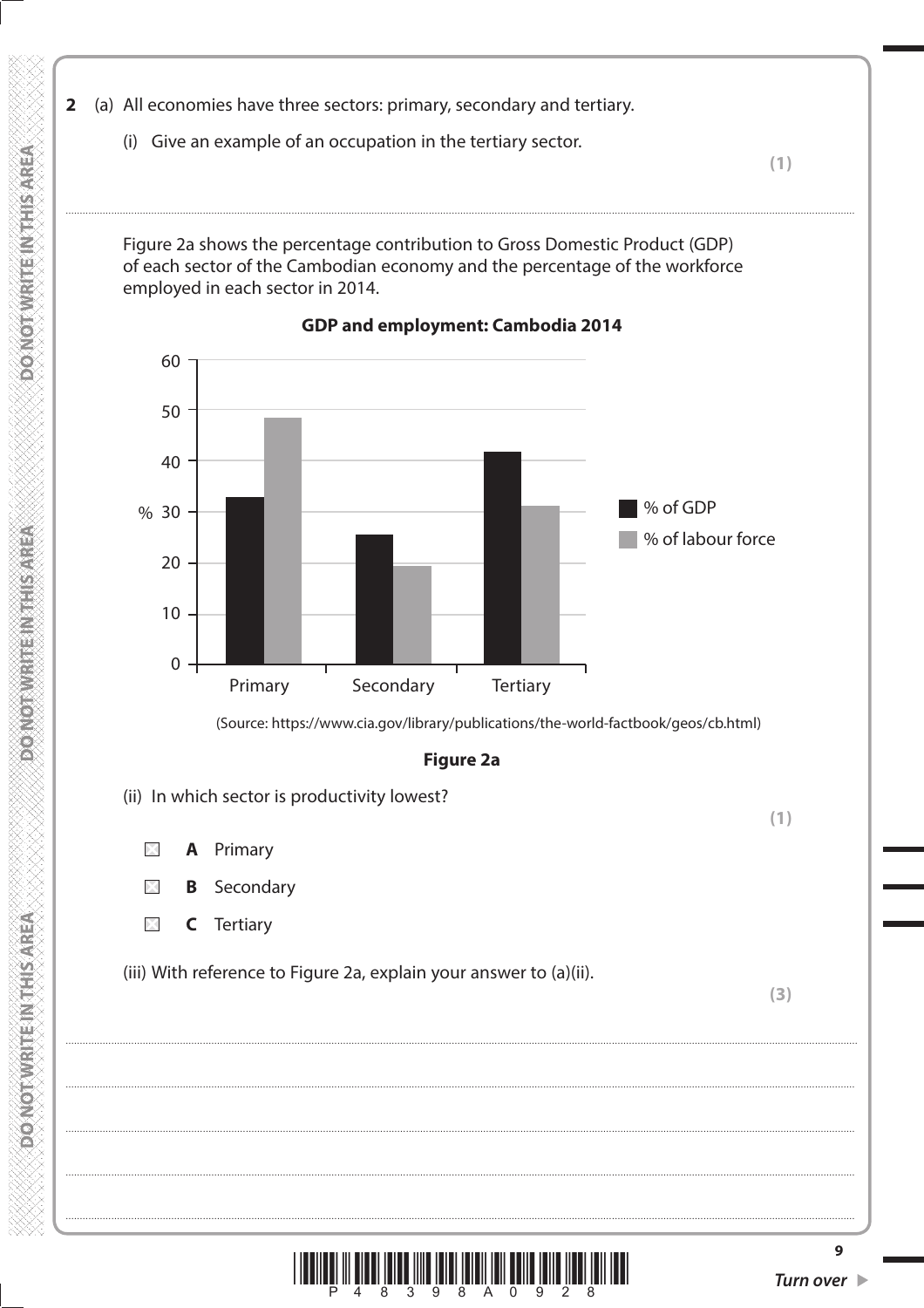| productivity in the primary sector. | (4) |
|-------------------------------------|-----|
|                                     |     |
|                                     |     |
|                                     |     |
|                                     |     |
|                                     |     |
|                                     |     |
|                                     |     |
|                                     |     |
|                                     |     |
|                                     |     |
|                                     |     |
|                                     |     |
|                                     |     |
|                                     |     |
|                                     |     |
|                                     |     |
|                                     |     |
|                                     |     |
|                                     |     |
|                                     |     |
|                                     |     |
|                                     |     |
|                                     |     |
|                                     |     |
|                                     |     |
|                                     |     |
|                                     |     |
|                                     |     |
|                                     |     |
|                                     |     |
|                                     |     |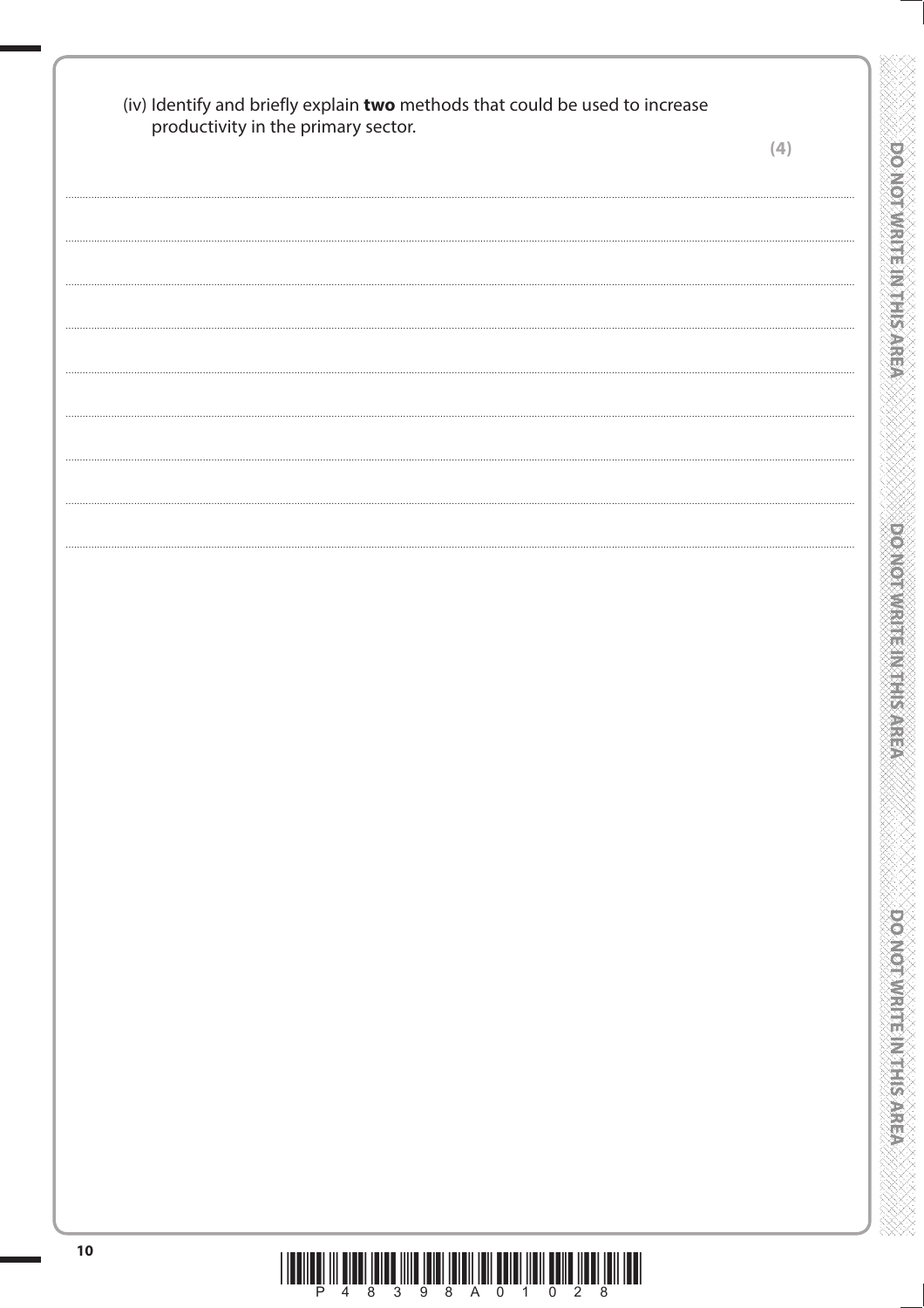|  | tertiary sector. Do you agree with this statement? Give reasons for your answer. | (6) |
|--|----------------------------------------------------------------------------------|-----|
|  |                                                                                  |     |
|  |                                                                                  |     |
|  |                                                                                  |     |
|  |                                                                                  |     |
|  |                                                                                  |     |
|  |                                                                                  |     |
|  |                                                                                  |     |
|  |                                                                                  |     |
|  |                                                                                  |     |
|  |                                                                                  |     |
|  |                                                                                  |     |
|  |                                                                                  |     |
|  |                                                                                  |     |
|  |                                                                                  |     |
|  |                                                                                  |     |
|  |                                                                                  |     |
|  |                                                                                  |     |
|  |                                                                                  |     |
|  |                                                                                  |     |
|  |                                                                                  |     |
|  |                                                                                  |     |
|  |                                                                                  |     |
|  |                                                                                  |     |
|  |                                                                                  |     |
|  |                                                                                  |     |
|  |                                                                                  |     |
|  |                                                                                  |     |
|  |                                                                                  |     |

**DO NOT WRITE IN THIS AREA** 

**PONOTWEITEINTHISMEA** 

**DO NOT WRITE IN THIS AREA** 

**NANANANANANANANANANAN** 

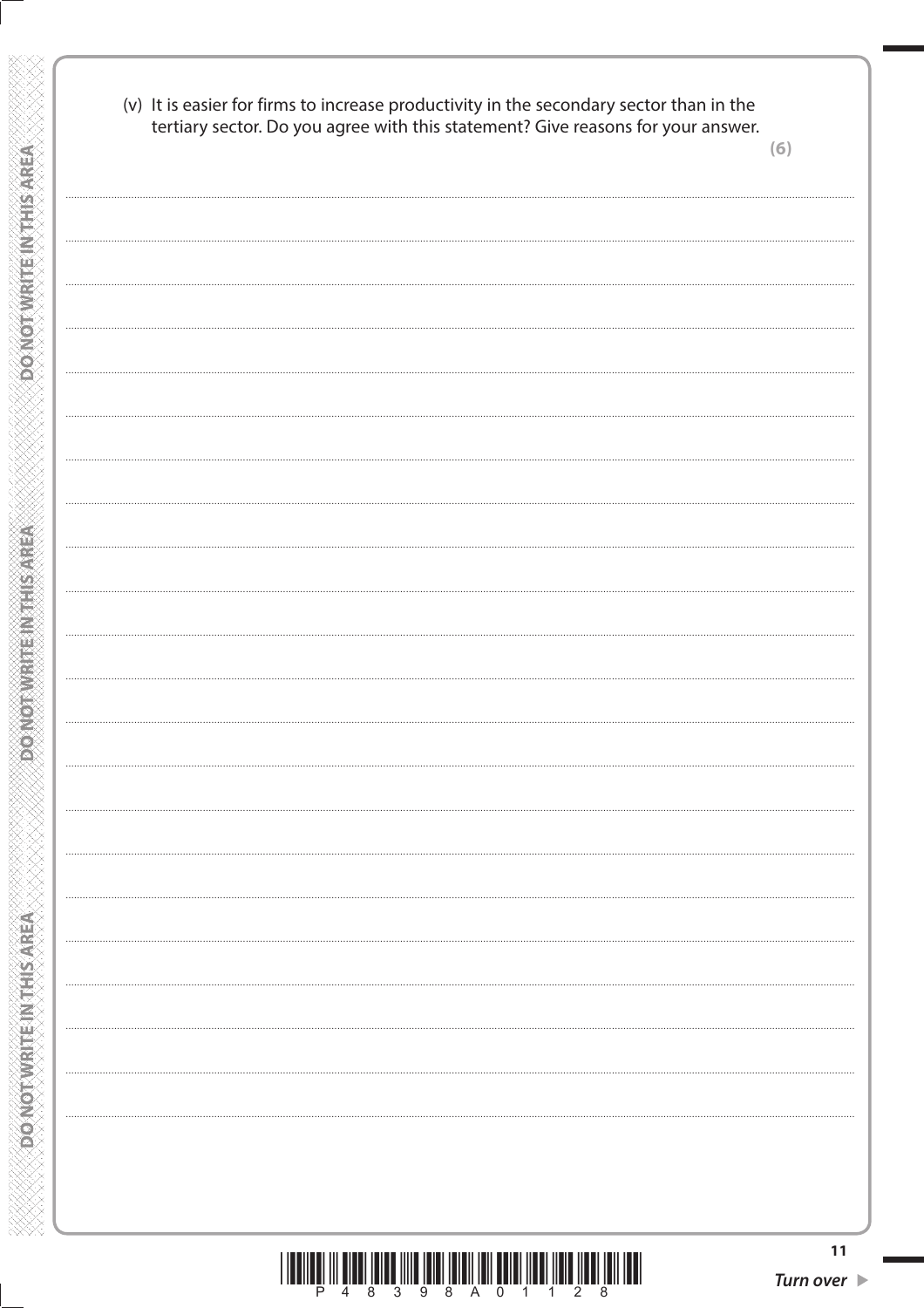**DOVIOTIVISTIS NATIONAL DOMOTIVIES INTERNATION DO NOTMARTINATISMS** 

 (b) In New Zealand small firms are defined as those firms that employ between 1 and 20 employees.

 Figure 2b shows the percentage of small firms in the New Zealand economy and the percentage of the workforce they employ in 2014.



**Small firms: New Zealand economy 2014**

(Source: http://www.mbie.govt.nz/info-services/business/business-growth-agenda/sectorsreports-series/the-small-business-sector-report-and-factsheet)

**Figure 2b**

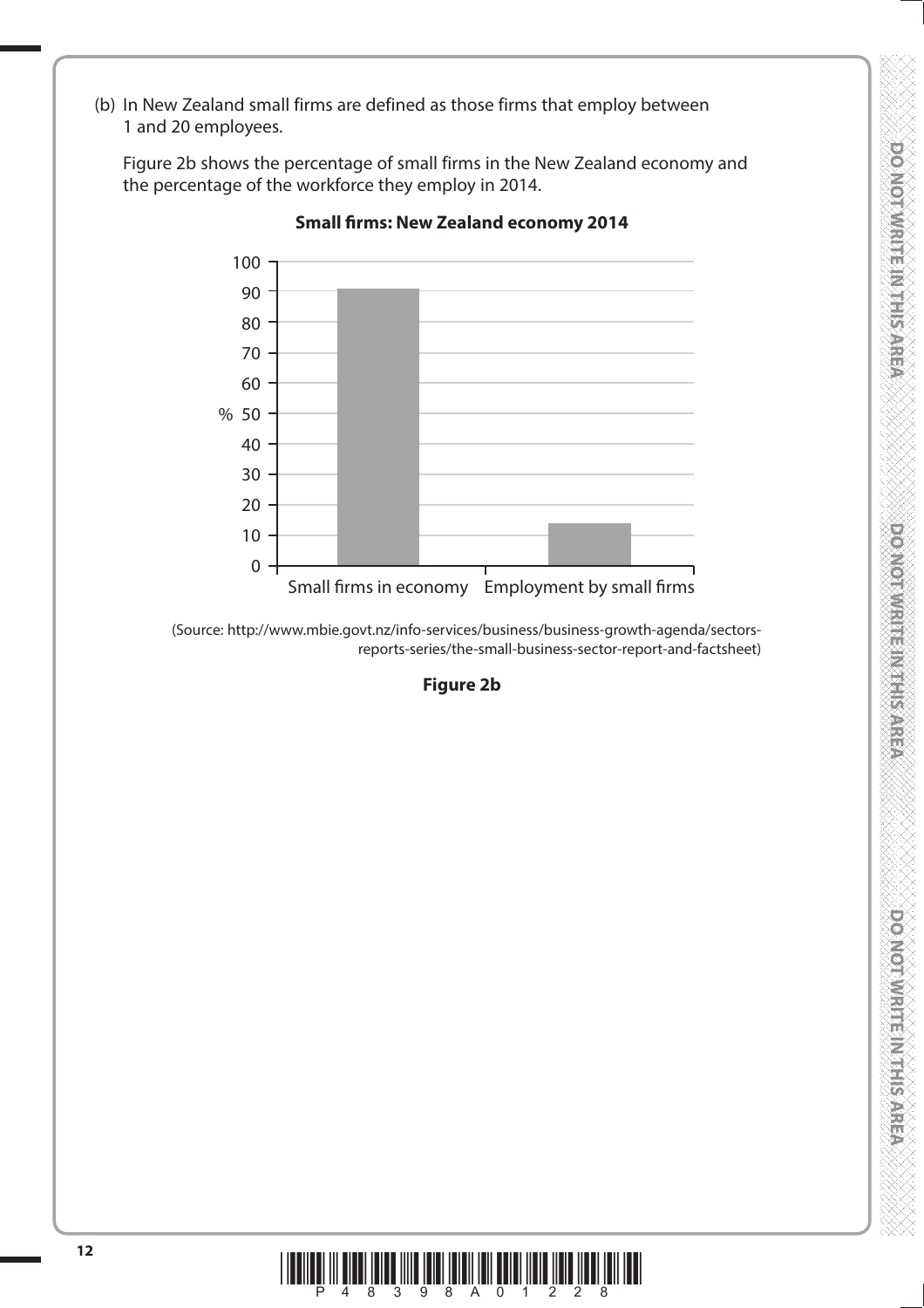| New Zealand economy? Justify your answer. | (5) |
|-------------------------------------------|-----|
|                                           |     |
|                                           |     |
|                                           |     |
|                                           |     |
|                                           |     |
|                                           |     |
|                                           |     |
|                                           |     |
|                                           |     |
|                                           |     |
|                                           |     |
|                                           |     |
|                                           |     |
|                                           |     |
|                                           |     |
|                                           |     |
|                                           |     |

**DONOT WRITE INTHIS AREA** 

**PONOTWEITEINTHISMEN** 

**DO NOT WRITE IN THIS AREA** 

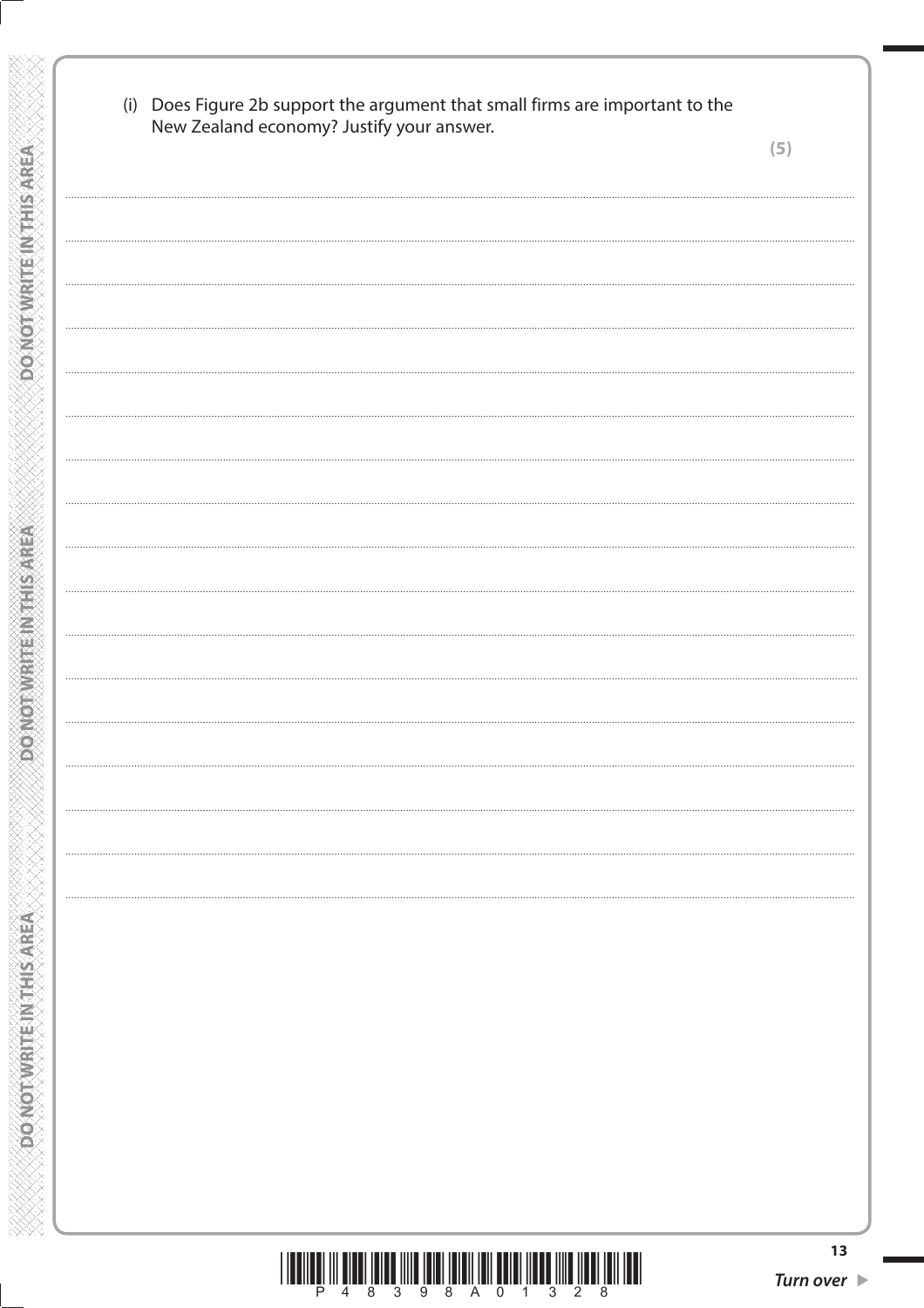| government can use to encourage the growth of small firms. | (4) |
|------------------------------------------------------------|-----|
| Financial                                                  |     |
|                                                            |     |
|                                                            |     |
|                                                            |     |
|                                                            |     |
| Non-financial                                              |     |
|                                                            |     |
|                                                            |     |
|                                                            |     |
|                                                            |     |
|                                                            |     |
|                                                            |     |
|                                                            |     |
|                                                            |     |
|                                                            |     |
|                                                            |     |
|                                                            |     |
|                                                            |     |
|                                                            |     |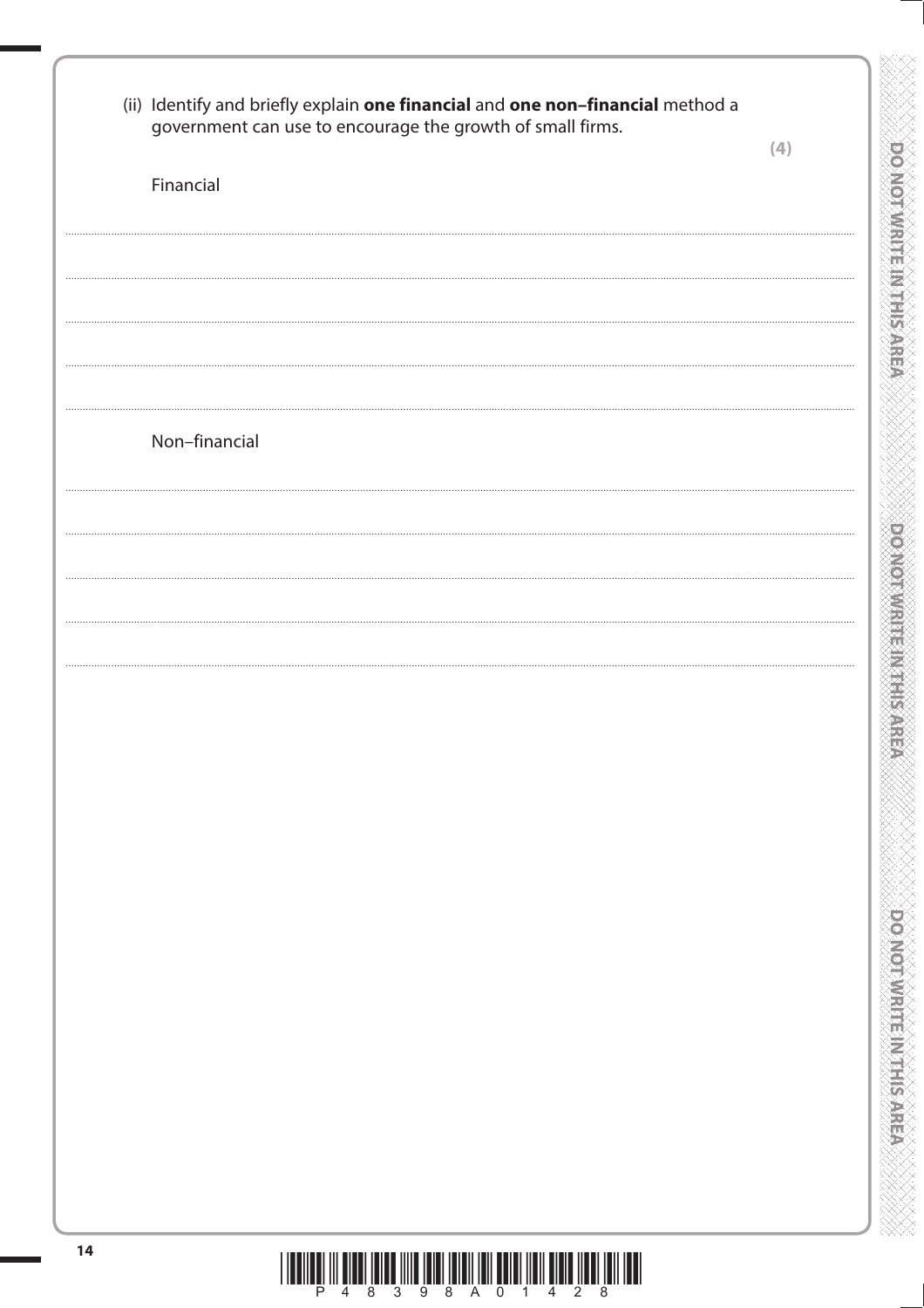| In New Zealand only 42% of small firms (1-20 employees) are more than 10 years<br>old. This compares to 66% of larger firms (over 20 employees) which are more<br>than 10 years old.<br>(iii) The actions of large firms are the main factors which lead to the failure of<br>small firms. Do you agree with this statement? Give reasons for your answer. | (6) |
|------------------------------------------------------------------------------------------------------------------------------------------------------------------------------------------------------------------------------------------------------------------------------------------------------------------------------------------------------------|-----|
|                                                                                                                                                                                                                                                                                                                                                            |     |
|                                                                                                                                                                                                                                                                                                                                                            |     |
|                                                                                                                                                                                                                                                                                                                                                            |     |
|                                                                                                                                                                                                                                                                                                                                                            |     |
|                                                                                                                                                                                                                                                                                                                                                            |     |
|                                                                                                                                                                                                                                                                                                                                                            |     |
|                                                                                                                                                                                                                                                                                                                                                            |     |
|                                                                                                                                                                                                                                                                                                                                                            |     |
|                                                                                                                                                                                                                                                                                                                                                            |     |
|                                                                                                                                                                                                                                                                                                                                                            |     |
|                                                                                                                                                                                                                                                                                                                                                            |     |
| (Total for Question 2 = 30 marks)                                                                                                                                                                                                                                                                                                                          |     |
|                                                                                                                                                                                                                                                                                                                                                            |     |

**DO NOT WRITE IN THIS AREA** 

**DO NOT WRITE IN THIS AREA** 

**DO NOT WRITE IN THIS AREA** 



 $15$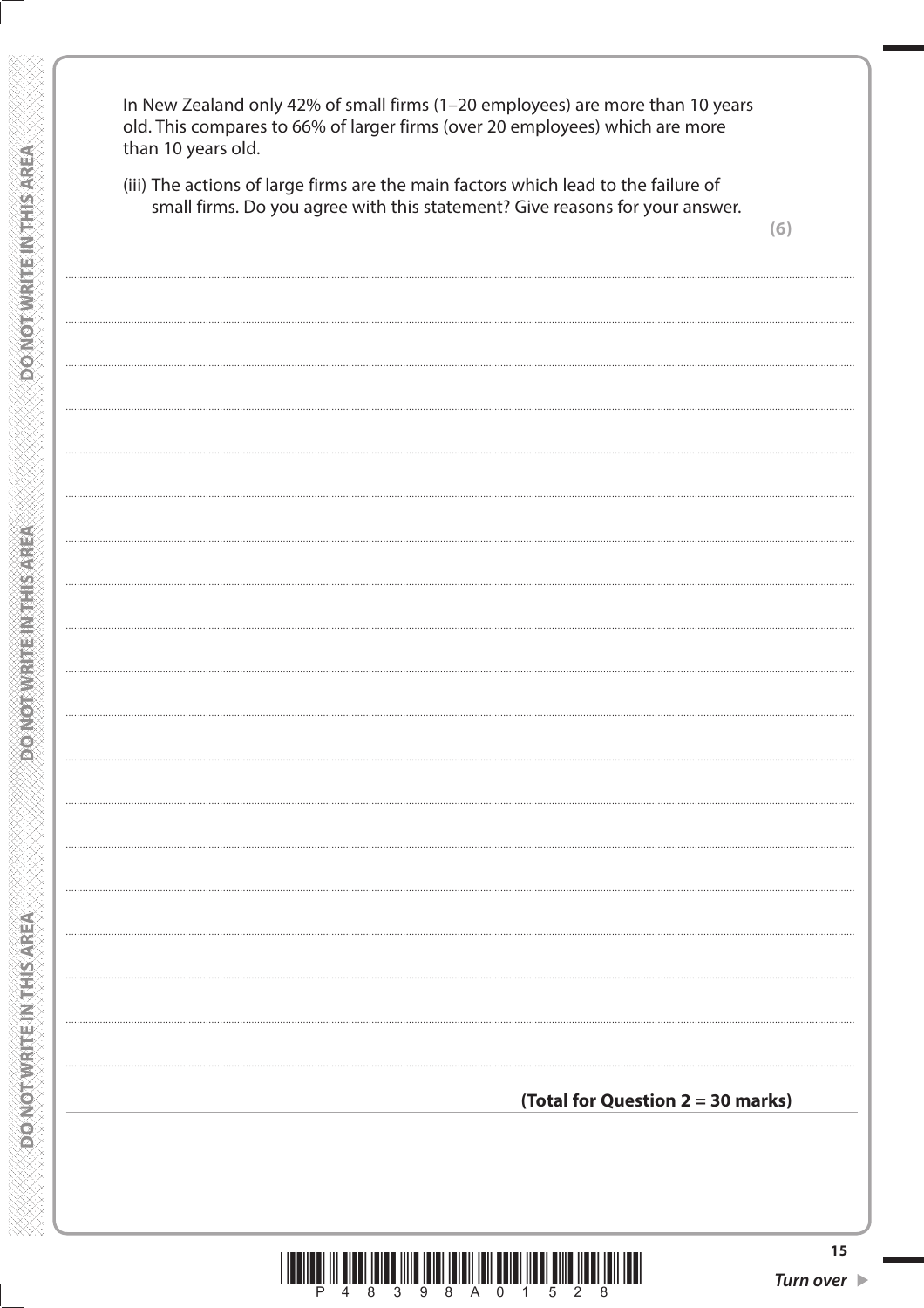|          |                                                                               | 2013 | 2014                                                   |     |
|----------|-------------------------------------------------------------------------------|------|--------------------------------------------------------|-----|
|          | Visible imports USD (billions)                                                | 242  | 225                                                    |     |
|          | Visible exports USD (billions)                                                | 240  | 229                                                    |     |
|          |                                                                               |      | (Source: adapted from http://www.tradingeconomics.com) |     |
|          | <b>Figure 3a</b>                                                              |      |                                                        |     |
| (i)      | Calculate the balance of trade in 2013 and 2014.                              |      |                                                        |     |
| 2013     |                                                                               |      |                                                        | (2) |
|          |                                                                               |      |                                                        |     |
|          |                                                                               |      |                                                        |     |
|          |                                                                               |      |                                                        |     |
| 2014     |                                                                               |      |                                                        |     |
|          |                                                                               |      |                                                        |     |
|          |                                                                               |      |                                                        |     |
|          | (ii) What has happened to the balance of trade from 2013 to 2014?             |      |                                                        | (1) |
| $\times$ | A The balance of trade has stayed the same                                    |      |                                                        |     |
| X        | The balance of trade has worsened<br>B                                        |      |                                                        |     |
| $\times$ | The balance of trade has become more favourable<br>C                          |      |                                                        |     |
|          | (iii) Identify and briefly explain two ways in which a government can help to |      |                                                        |     |
|          | increase the exports of its country.                                          |      |                                                        | (4) |
|          |                                                                               |      |                                                        |     |
|          |                                                                               |      |                                                        |     |
|          |                                                                               |      |                                                        |     |
|          |                                                                               |      |                                                        |     |
|          |                                                                               |      |                                                        |     |
|          |                                                                               |      |                                                        |     |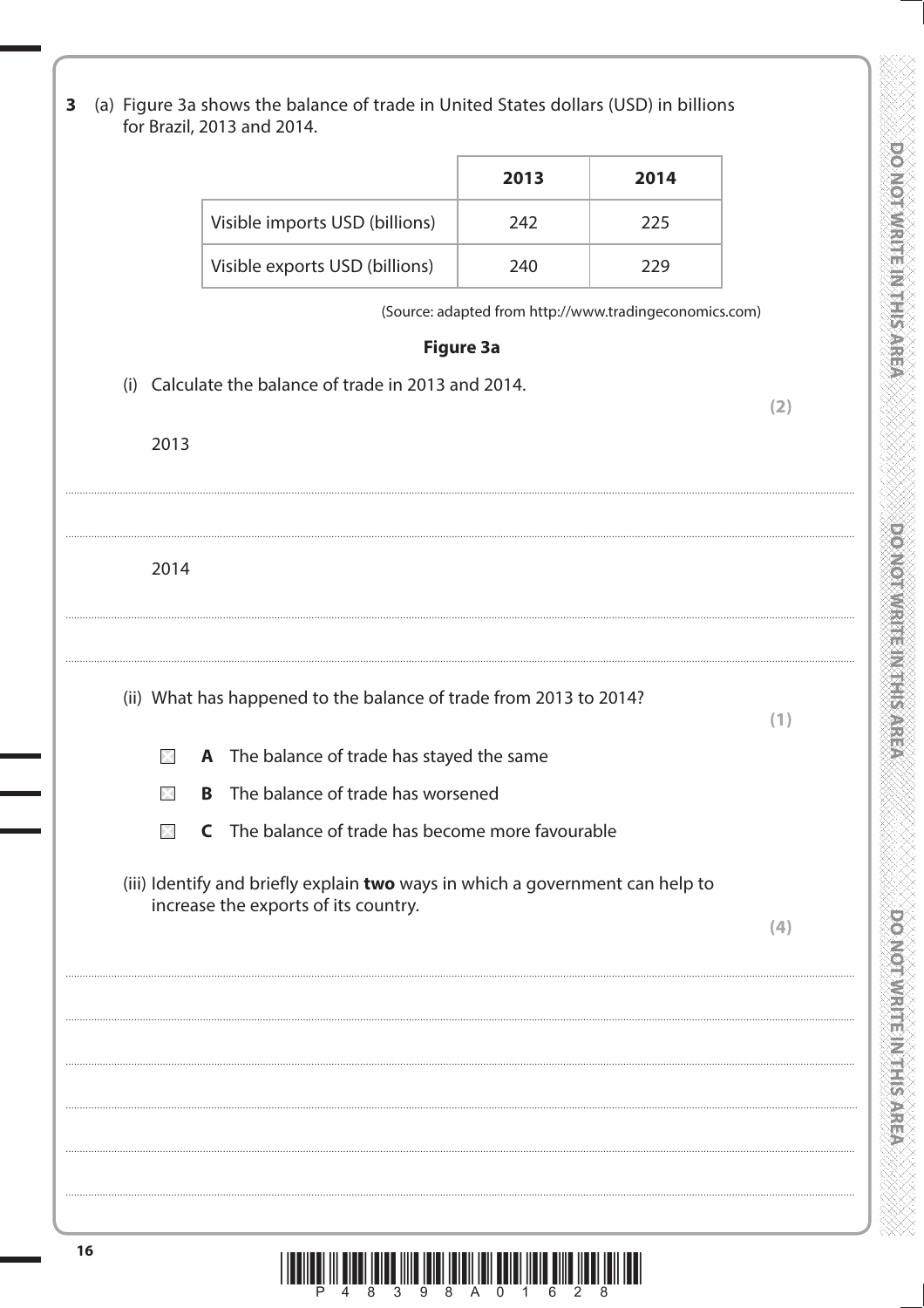(b) Figure 3b shows the economic growth of Brazil, 2010-2015 (estimated).



**Brazil's Economic Growth** 

(i) Explain the relationship between real Gross Domestic Product and economic growth.

(ii) Using the data in Figure 3b, describe what was estimated to happen to Brazil's real Gross Domestic Product in 2015.

 $(2)$ 

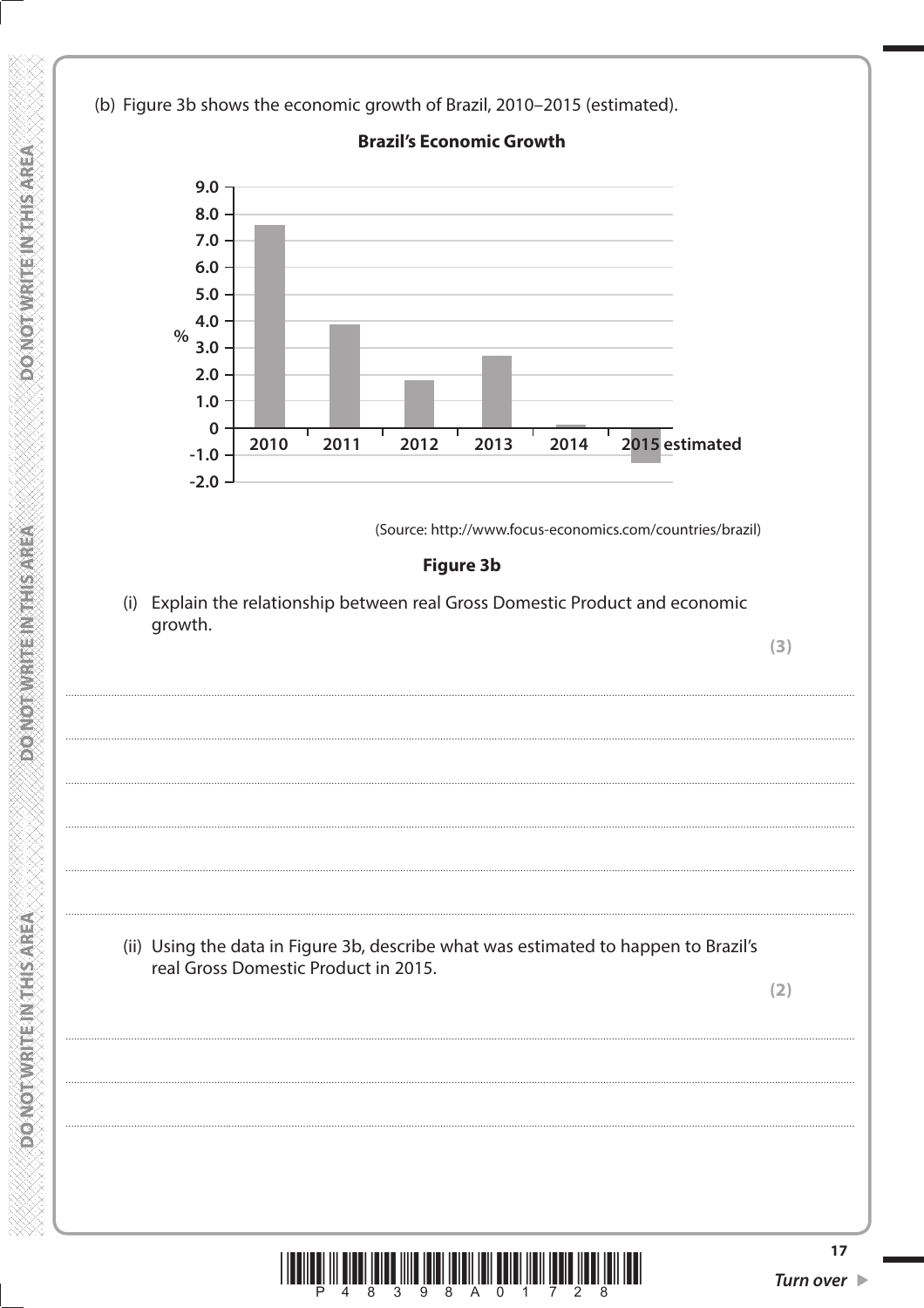| Discuss. |     |
|----------|-----|
|          | (6) |
|          |     |
|          |     |
|          |     |
|          |     |
|          |     |
|          |     |
|          |     |
|          |     |
|          |     |
|          |     |
|          |     |
|          |     |
|          |     |
|          |     |
|          |     |
|          |     |
|          |     |
|          |     |
|          |     |
|          |     |
|          |     |
|          |     |
|          |     |
|          |     |
|          |     |
|          |     |
|          |     |
|          |     |
|          |     |
|          |     |
|          |     |
|          |     |
|          |     |
|          |     |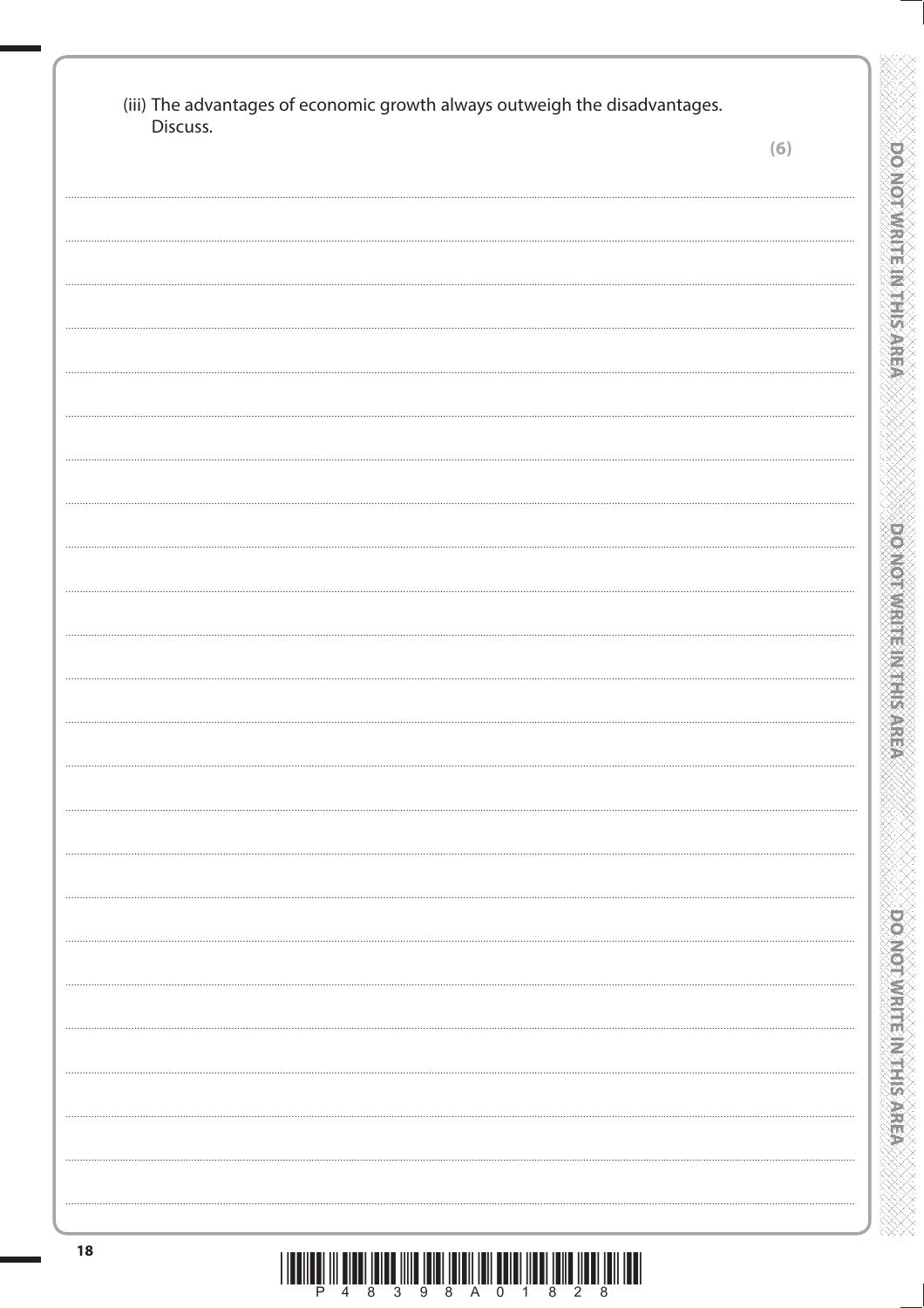|          |   | November 2003.<br>The central bank of Brazil decided to maintain interest rates at a high level. |     |
|----------|---|--------------------------------------------------------------------------------------------------|-----|
|          |   | (i) Increasing the rate of interest is an instrument of                                          | (1) |
| $\times$ |   | <b>A</b> fiscal policy                                                                           |     |
| $\times$ | B | monetary policy                                                                                  |     |
| $\times$ |   | <b>C</b> supply side policy                                                                      |     |
|          |   | (ii) Identify two functions of money.                                                            | (2) |
|          |   | (iii) Briefly explain the effect of inflation on one function of money identified in (c)(ii).    |     |
|          |   |                                                                                                  | (2) |
|          |   | The following are main economic objectives for governments:<br>reducing unemployment             |     |
|          |   | controlling inflation                                                                            |     |
|          |   | balancing the current account of the balance of payments                                         |     |

**DO NOT WRITE IN THIS AREA** 

**DOMOTWERE INTHIS AFEA** 

DO NOT WRITE IN THIS AREA

**NANAN NANAN NANAN NANAN NANAN NANAN** 

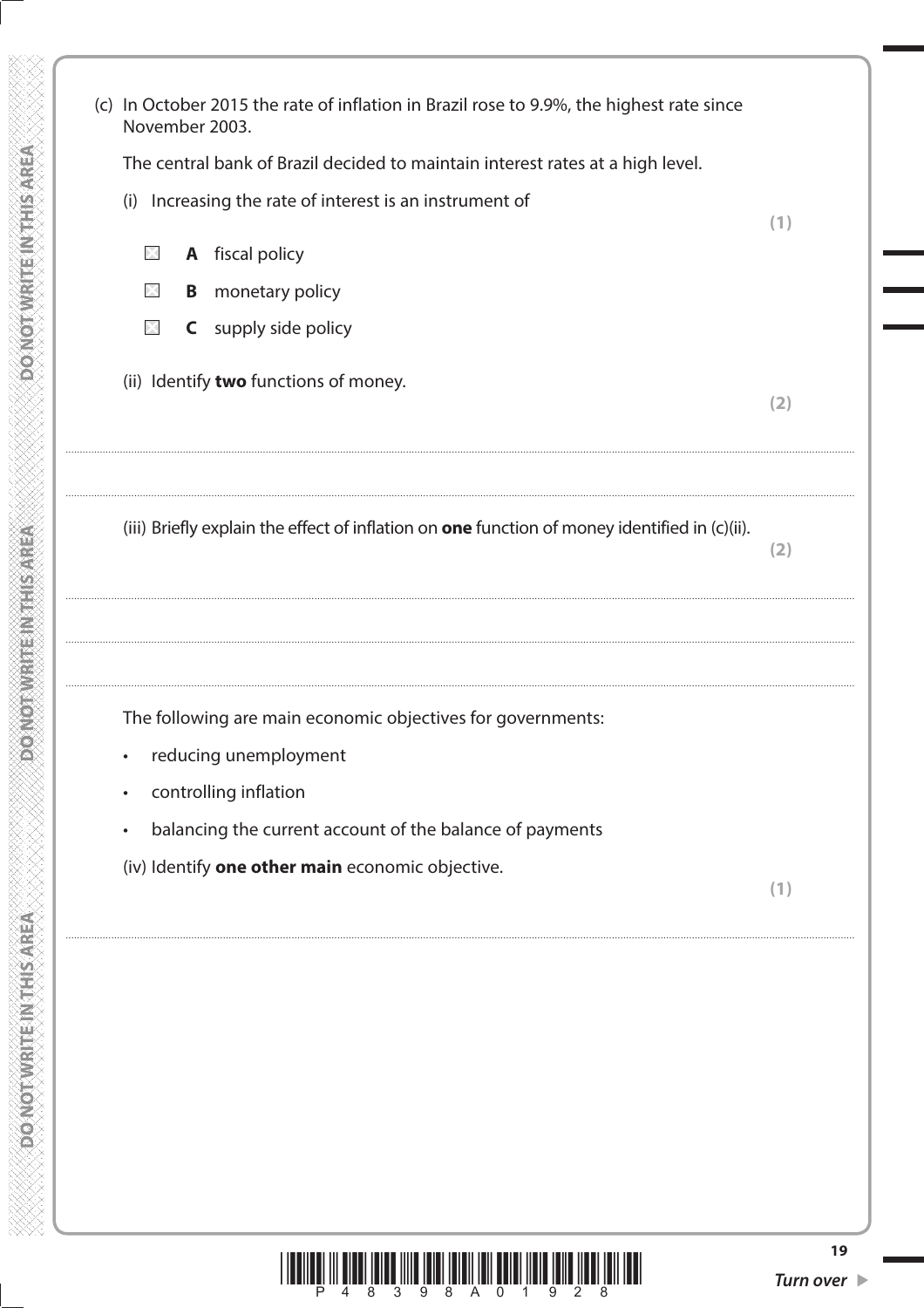| To reduce inflation the government of Brazil has increased the rate of interest. |  |
|----------------------------------------------------------------------------------|--|
|----------------------------------------------------------------------------------|--|

(v) Assess the impact of this increase in the rate of interest on employment levels in Brazil.

 $(6)$ 

**MENTASTERWIE ARMADINOGI** 

**Dowomwritism Environment** 

**DONOIMARTEMARTSAREA** 

(Total for Question 3 = 30 marks) <u>I ILDIILÜ III İLDI ÜLLÜ İIII ÎDID ÜLDI ÜLDI ÜDID ÖDID İLDI ÜLDI ÜLDI İLDI </u>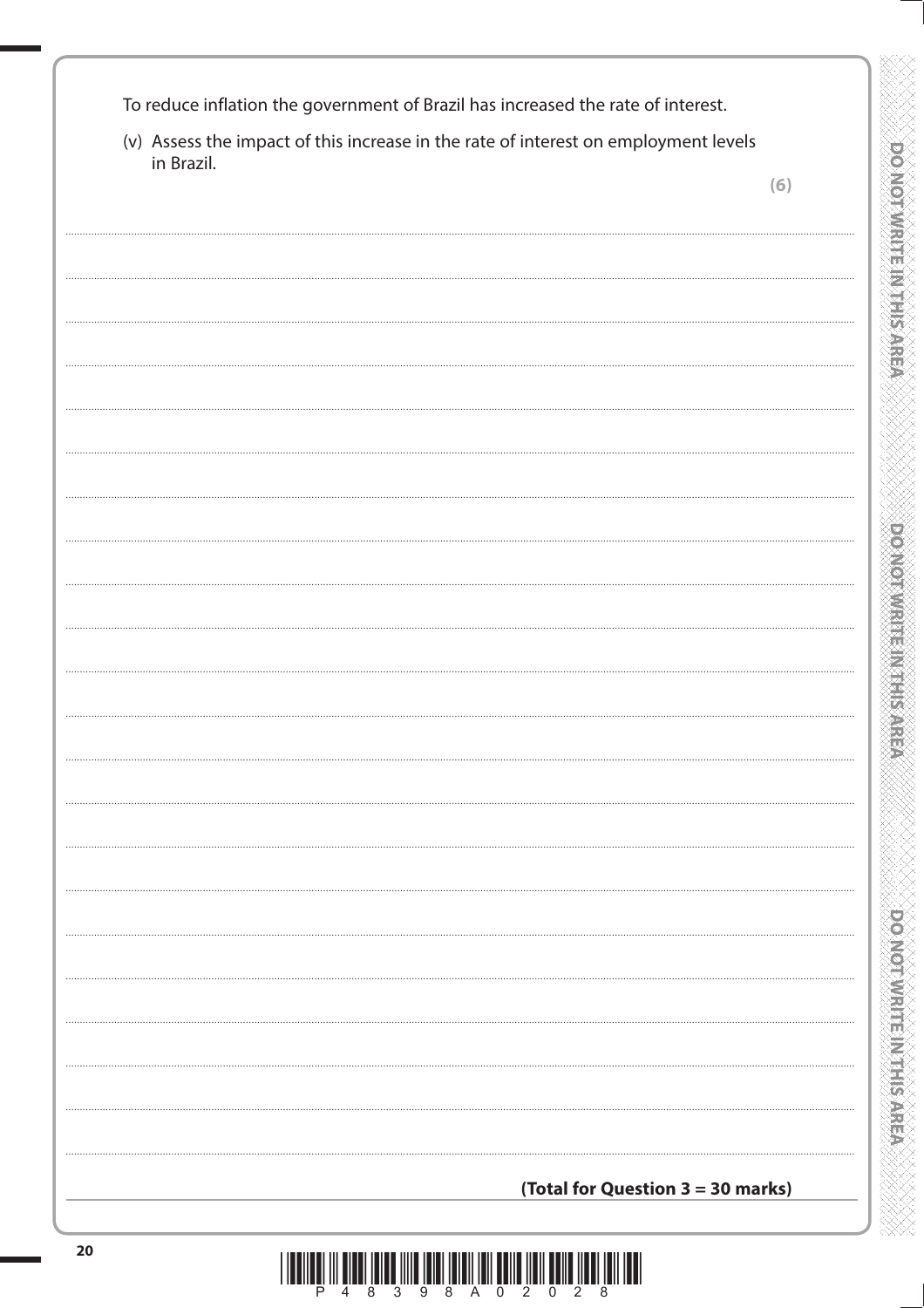| Technology<br>Transport |  |
|-------------------------|--|
|                         |  |
|                         |  |
|                         |  |
|                         |  |
|                         |  |
|                         |  |
|                         |  |
|                         |  |
|                         |  |

**DOMOTWRITE INTHISAREA** 

**DONORMANE IN THIS AREA** 

**OR AN ARRIVERS WATHIS AREA**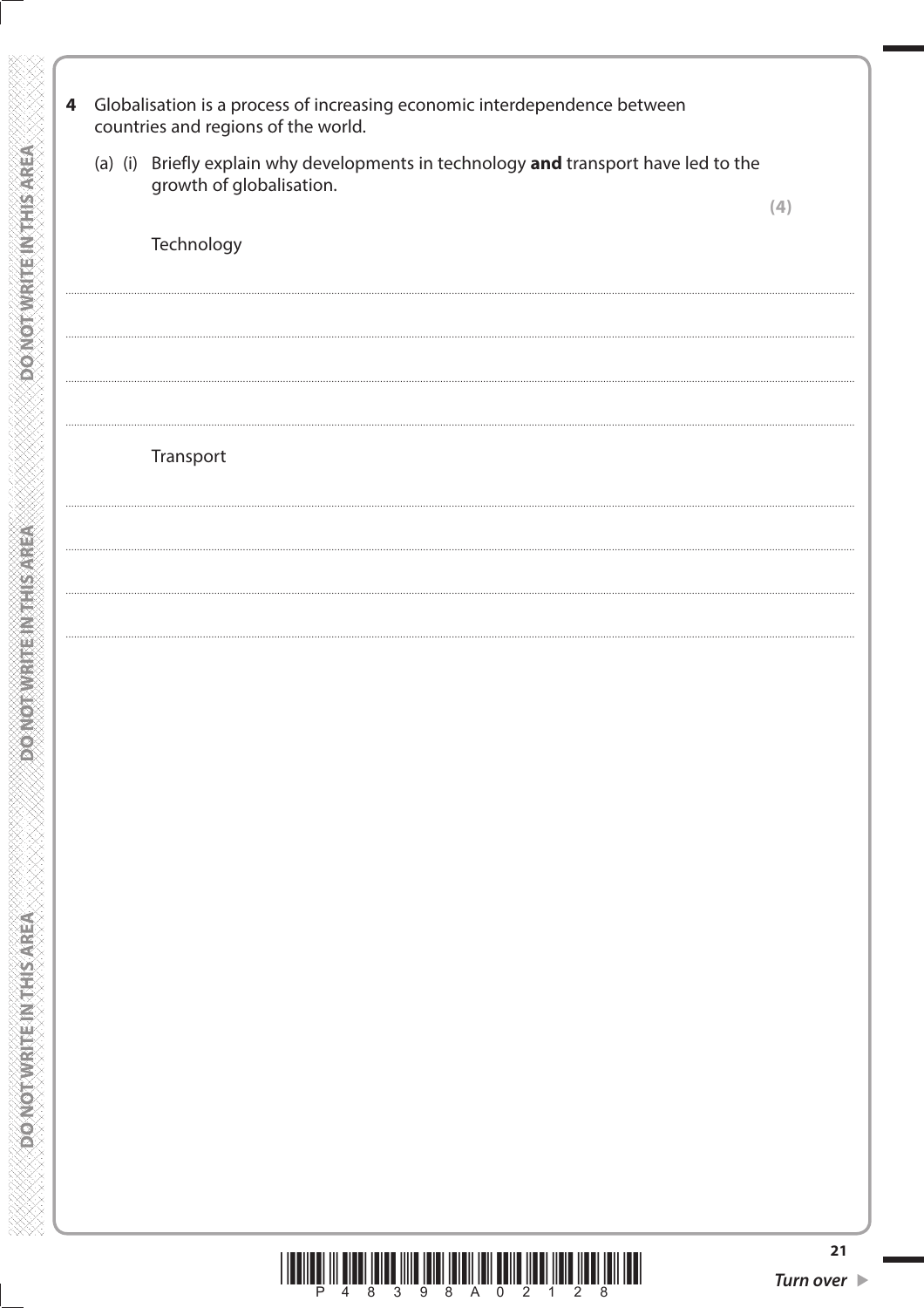

**DOWOTWRITERNESS REP** 

**DOOMORAL RESERVED IS A FEBRUARY** 

DONODWRIENSTRISSER

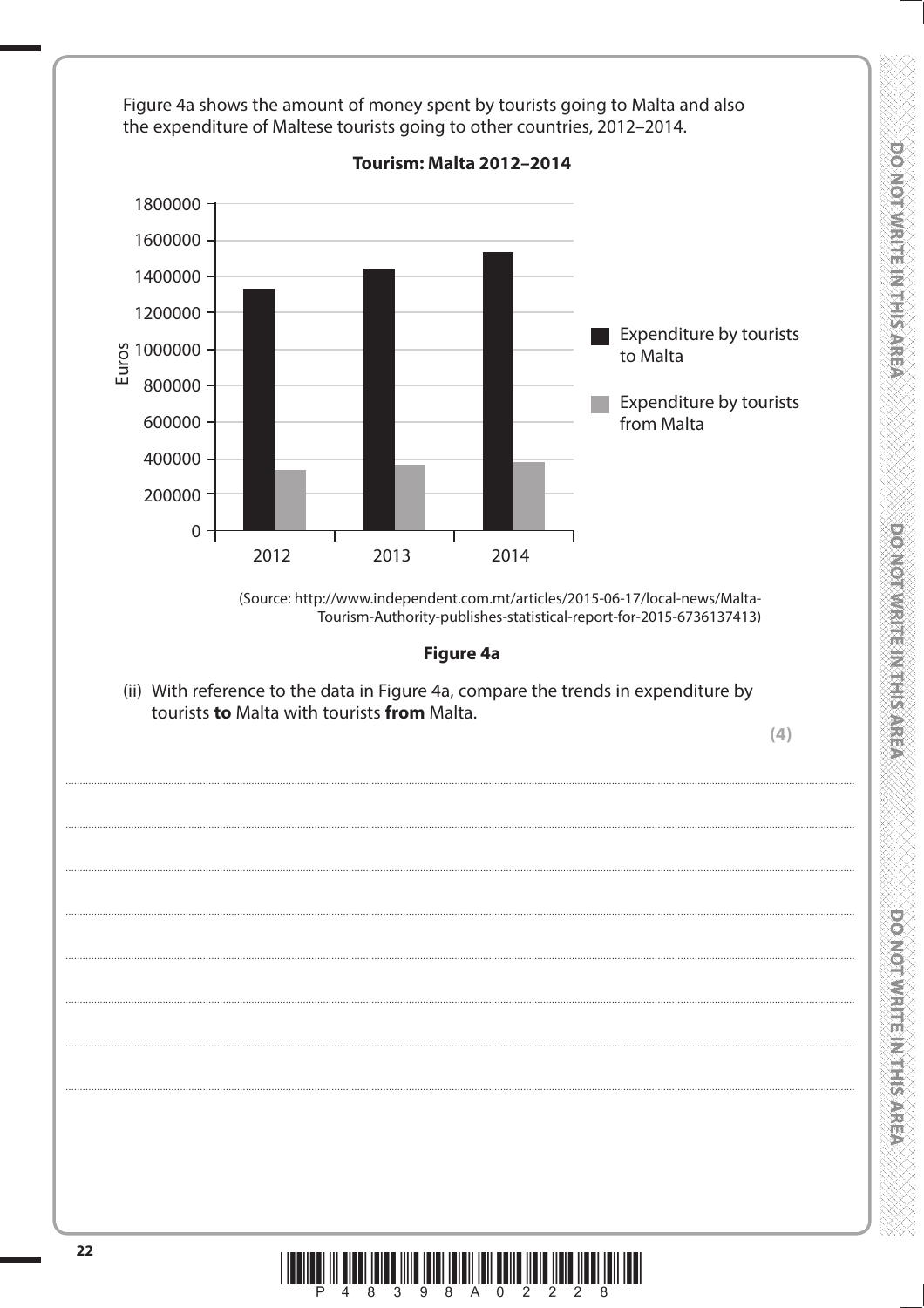(iii) Money earned from foreign tourists visiting Malta is shown in Malta's current account on the balance of payments as:

**(1)**

- **A** visible exports  $\boxtimes$
- **B** invisible exports  $\boxtimes$
- $\boxtimes$ **C** visible imports
- $\boxtimes$ **D** invisible imports



DO NOT WRITE IN THIS AREA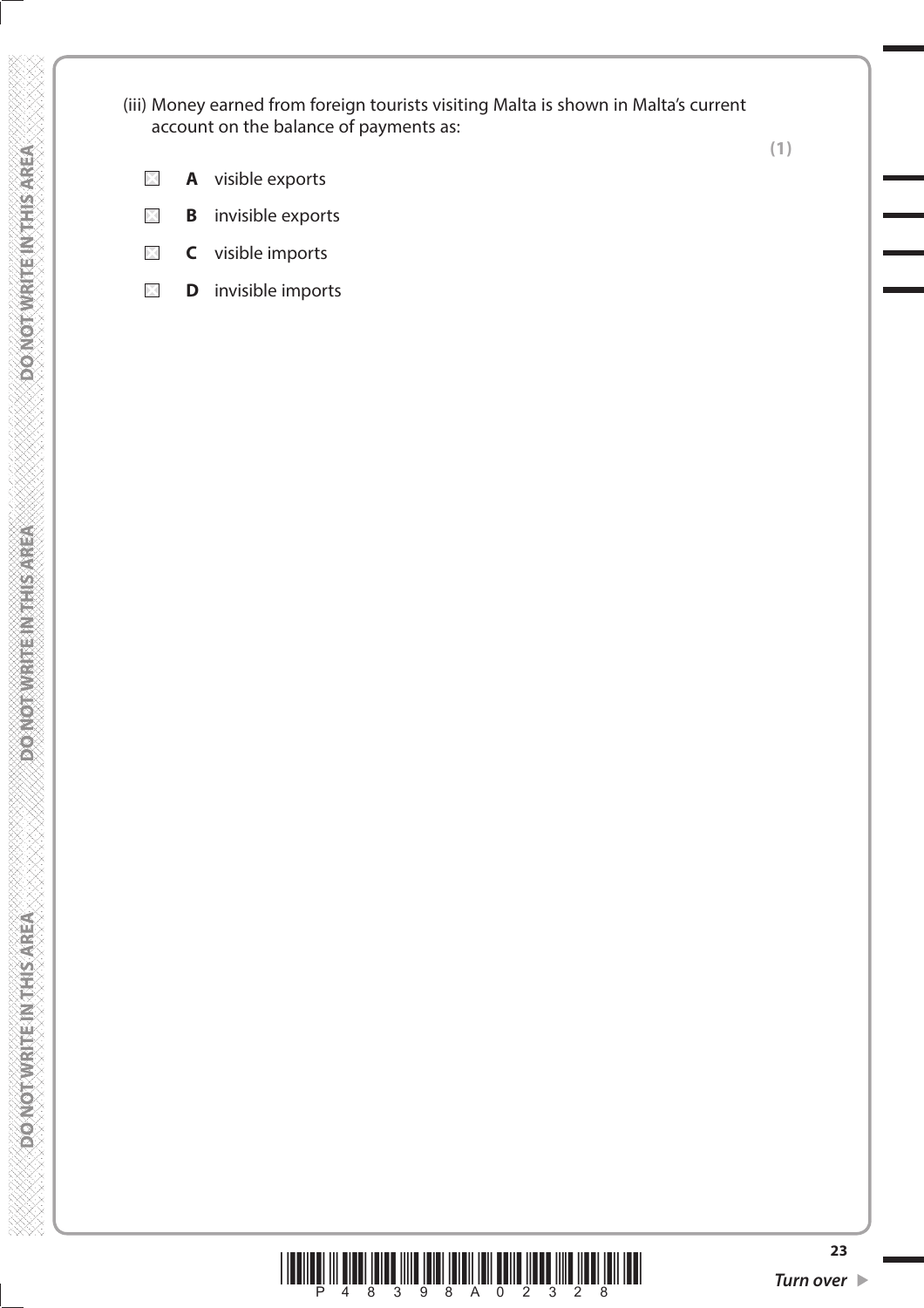| the GB pound.<br>(iv) The advantages of a depreciation of a currency always outweigh the |                                                            |     |  |  |
|------------------------------------------------------------------------------------------|------------------------------------------------------------|-----|--|--|
|                                                                                          | disadvantages. Do you agree? Give reasons for your answer. | (6) |  |  |
|                                                                                          |                                                            |     |  |  |
|                                                                                          |                                                            |     |  |  |
|                                                                                          |                                                            |     |  |  |
|                                                                                          |                                                            |     |  |  |
|                                                                                          |                                                            |     |  |  |
|                                                                                          |                                                            |     |  |  |
|                                                                                          |                                                            |     |  |  |
|                                                                                          |                                                            |     |  |  |
|                                                                                          |                                                            |     |  |  |
|                                                                                          |                                                            |     |  |  |
|                                                                                          |                                                            |     |  |  |
|                                                                                          |                                                            |     |  |  |
|                                                                                          |                                                            |     |  |  |
|                                                                                          |                                                            |     |  |  |
|                                                                                          |                                                            |     |  |  |
|                                                                                          |                                                            |     |  |  |
|                                                                                          |                                                            |     |  |  |
|                                                                                          |                                                            |     |  |  |
|                                                                                          |                                                            |     |  |  |
|                                                                                          |                                                            |     |  |  |
|                                                                                          |                                                            |     |  |  |
|                                                                                          |                                                            | .   |  |  |
|                                                                                          |                                                            |     |  |  |
|                                                                                          |                                                            |     |  |  |
|                                                                                          |                                                            |     |  |  |
|                                                                                          |                                                            |     |  |  |
|                                                                                          |                                                            |     |  |  |
|                                                                                          |                                                            |     |  |  |
|                                                                                          |                                                            |     |  |  |
|                                                                                          |                                                            |     |  |  |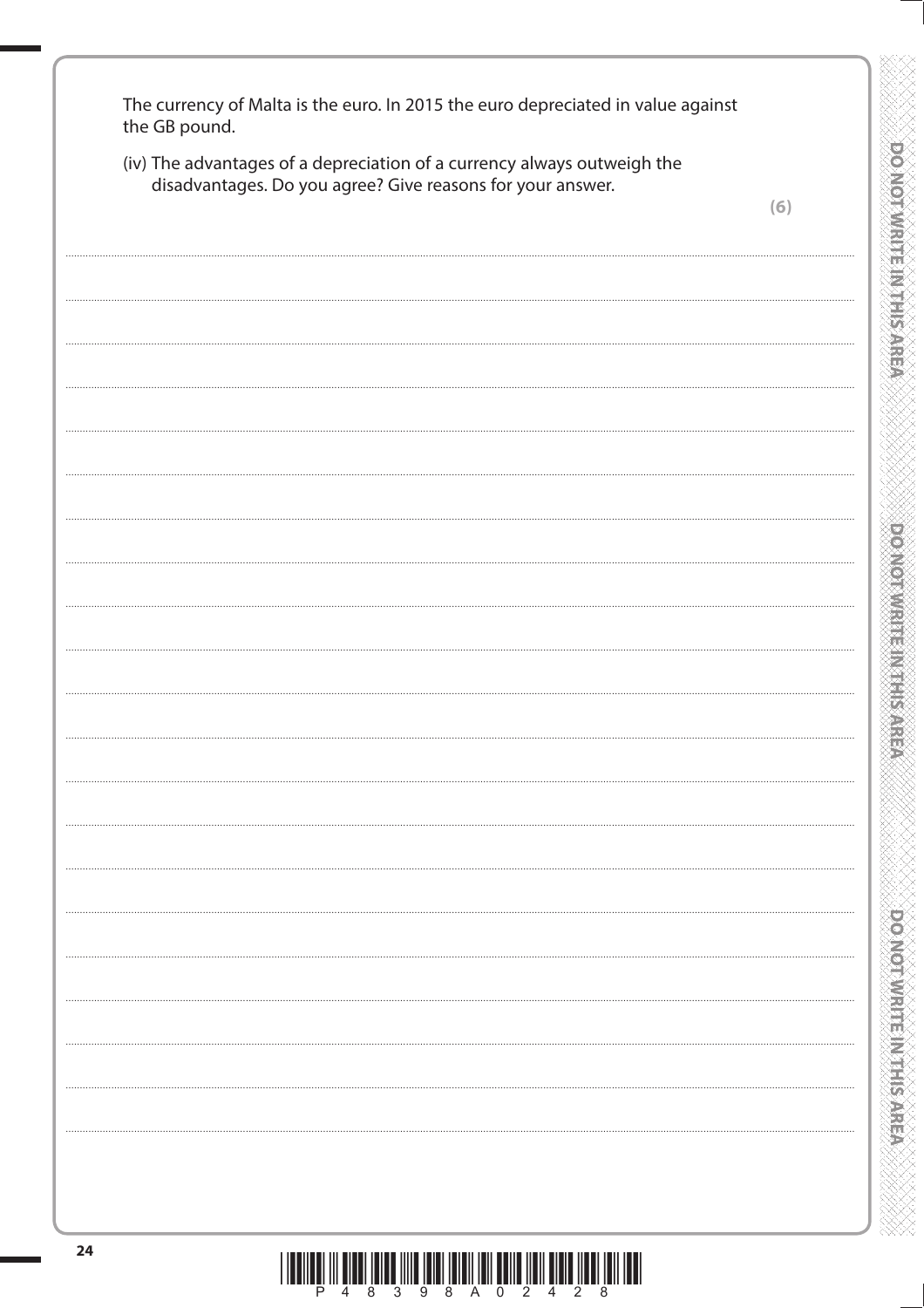In 2014 China began to release increasing amounts of subsidised steel onto the global market as its economic growth slowed.

**DO NOTAWRITEINTHIS AREA** 

**DOMORNIERE INTERSEE** 

**DO NOTAVRITEIN THIS AREA** 

(b) (i) Explain, with the aid of an appropriate diagram, the effect of the Chinese government's steel subsidy on the price and quantity of China's exports of steel.

 $(5)$ S Price D Quantity Explanation China has been accused of dumping steel onto the global market. (ii) What is meant by the term 'dumping'?  $(2)$ 25

İ III <mark>dan <sup>8</sup>ildi</mark> ild <sup>2</sup>ildi <sup>8</sup>ildi <sup>7</sup>ildi <sup>2</sup>ildi <sup>5</sup>ildi <sup>5</sup>ildi <sup>5</sup>ildi <sup>7</sup>ildi 7illi 1ill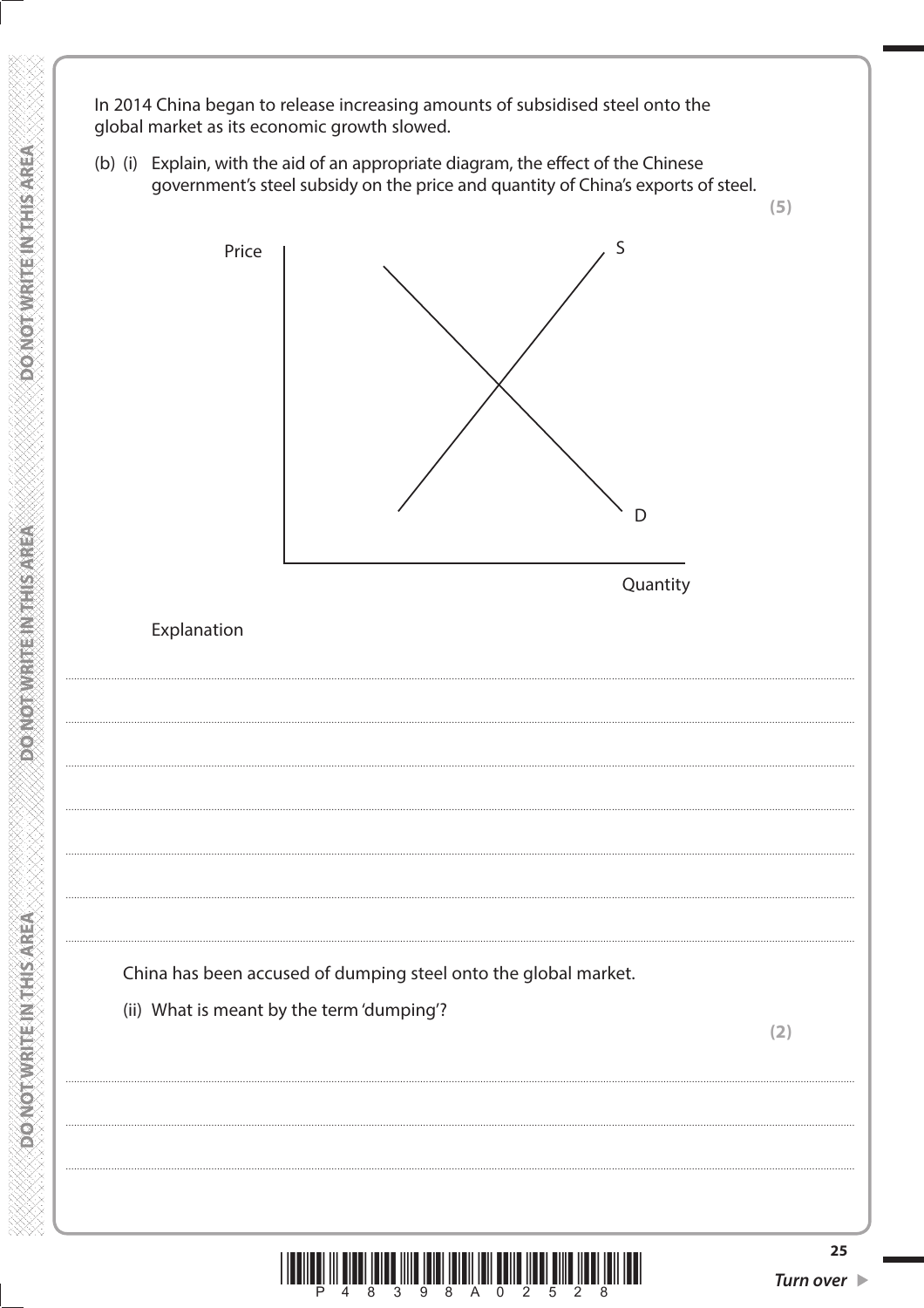| global market. |  | (2) |
|----------------|--|-----|
|                |  |     |
|                |  |     |
|                |  |     |
|                |  |     |
|                |  |     |
|                |  |     |
|                |  |     |
|                |  |     |
|                |  |     |
|                |  |     |
|                |  |     |
|                |  |     |
|                |  |     |
|                |  |     |
|                |  |     |
|                |  |     |
|                |  |     |
|                |  |     |
|                |  |     |
|                |  |     |
|                |  |     |
|                |  |     |
|                |  |     |
|                |  |     |
|                |  |     |
|                |  |     |
|                |  |     |
|                |  |     |
|                |  |     |
|                |  |     |
|                |  |     |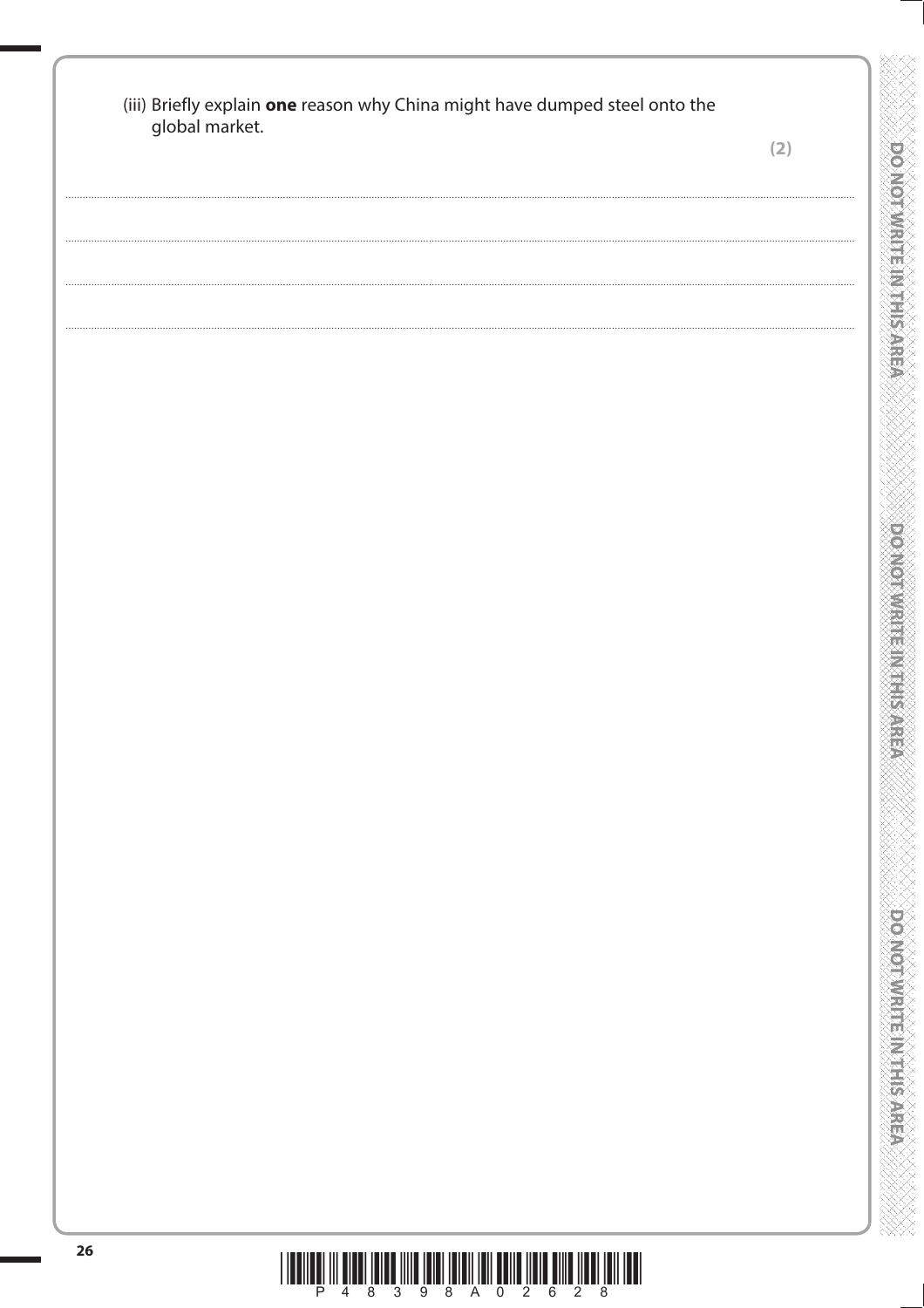| Give reasons for your answer. |                                   | (6) |
|-------------------------------|-----------------------------------|-----|
|                               |                                   |     |
|                               |                                   |     |
|                               |                                   |     |
|                               |                                   |     |
|                               |                                   |     |
|                               |                                   |     |
|                               |                                   |     |
|                               |                                   |     |
|                               |                                   |     |
|                               |                                   |     |
|                               |                                   |     |
|                               |                                   |     |
|                               |                                   |     |
|                               |                                   |     |
|                               |                                   |     |
|                               |                                   |     |
|                               |                                   |     |
|                               |                                   |     |
|                               |                                   |     |
|                               |                                   |     |
|                               |                                   |     |
|                               |                                   |     |
|                               |                                   |     |
|                               |                                   |     |
|                               |                                   |     |
|                               |                                   |     |
|                               |                                   |     |
|                               |                                   |     |
|                               |                                   |     |
|                               |                                   |     |
|                               |                                   |     |
|                               |                                   |     |
|                               | (Total for Question 4 = 30 marks) |     |

**DO NOT WRITE IN THIS AREA** 

**DONOTWEITEINTHISMEA** 

**OO NOT WRITE IN THIS AREA** 

**WWW.WWW.WWWWWWWWWWWWWWWW**